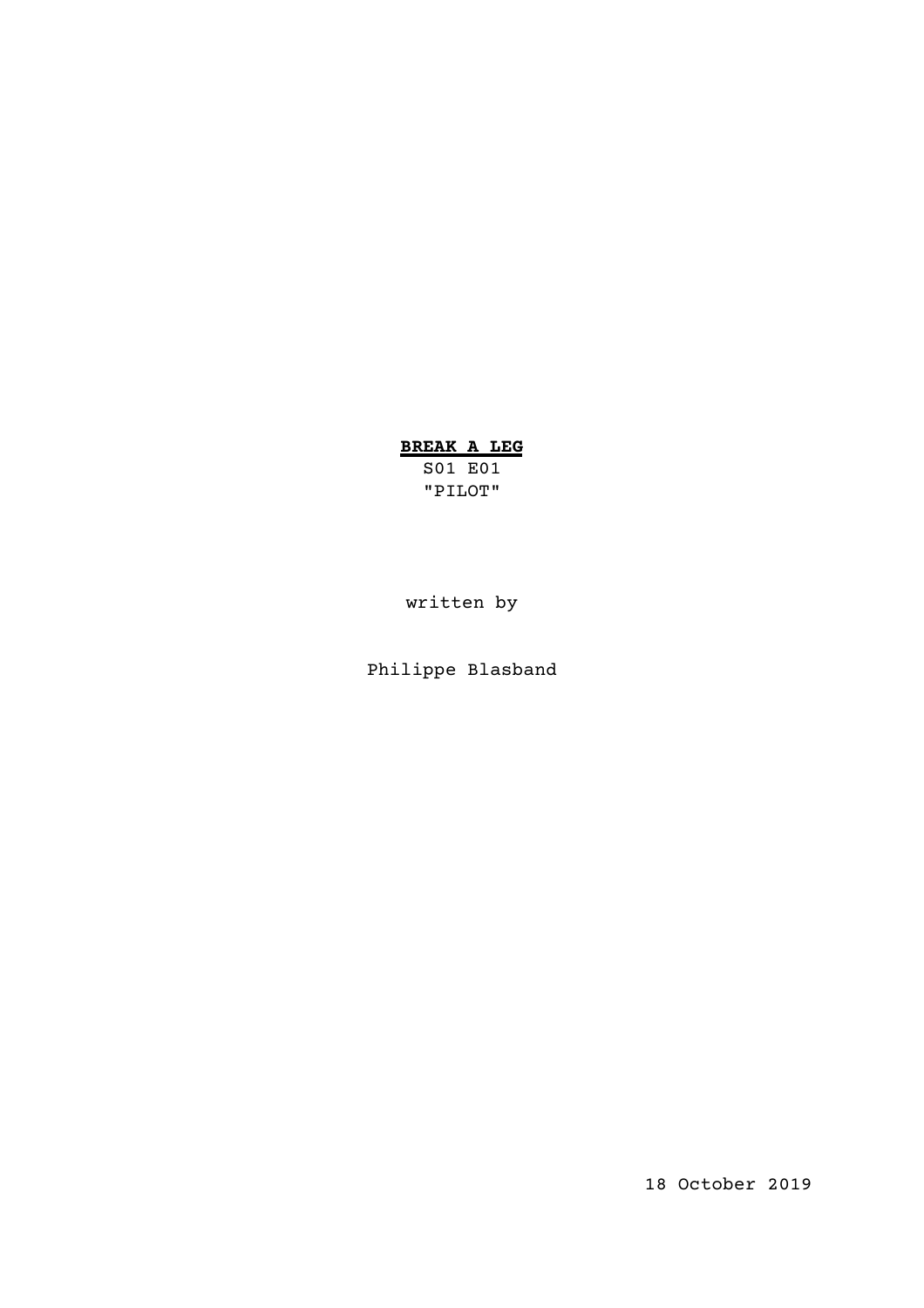Even for this pilot episode, we have a recap!

### **RECAP**

# VO VIOLETTE Previously, on "Break a leg"...

Various characters that we will meet (and describe) later:

# **EXT. STREET - DAY**

An empty battered box, on the side of the road.

A STRAY CAT approaches it, sniffes inside, goes into the box.

CUT TO:

# **INT. ETO (STAGE) - DAY**

On the stage, Marie is taking a picture on her phone. She gestures to people in front of her. She wants them to all get in the frame. She does hand signals to them : move to the left... Move to the right... She walks one step back...

CUT TO:

# **INT. TOWN HALL - DAY**

Tamsin, in a wedding dress, in a big room, at Brussel's town hall. Next to her, in a especially elegant dress, Nicole. The two women are waiting un front of a closed big door. Both of them seem differently anxious.

> NICOLE (gives Tamsin her purse) I'll see what's keeping them.

She enters through the big door.

Tamsin waits a few seconds... She rummages in Nicole's purse. And she finds...

Two condoms, in a square blue packaging. Same brand, but one seems pretty battered, the other is new.

> TAMSIN (mutters for herself) Something old, something new, something borrowed, something blue.

She puts the two condoms in the pocket of her dress.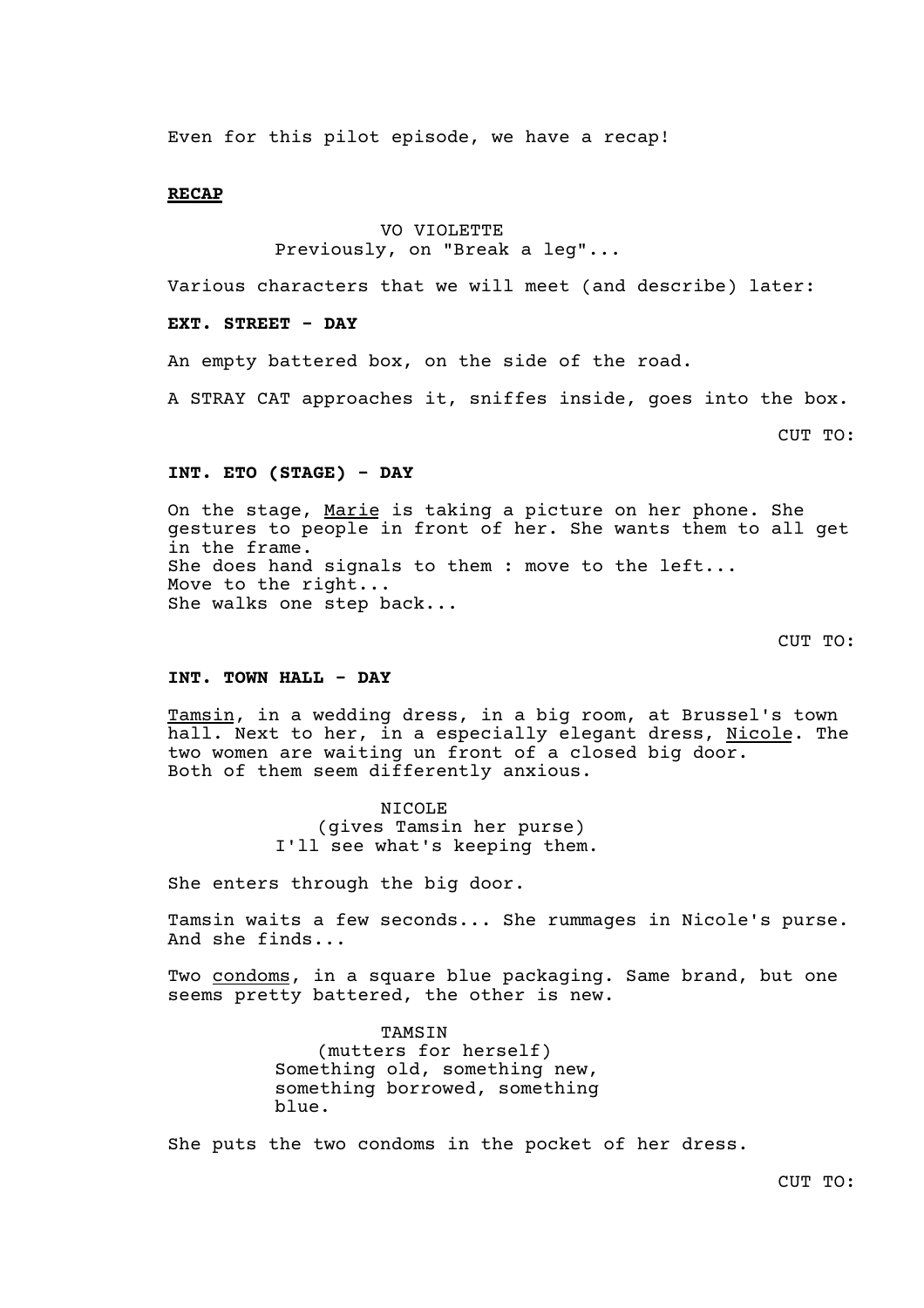# **INT. ETO (STAIRS) - DAY**

Ghost Armand suddenly looking at us and, emphatic:

GHOST ARMAND *Théâtre, théâtre, théâtre, théâtre...*

FADE TO BLACK.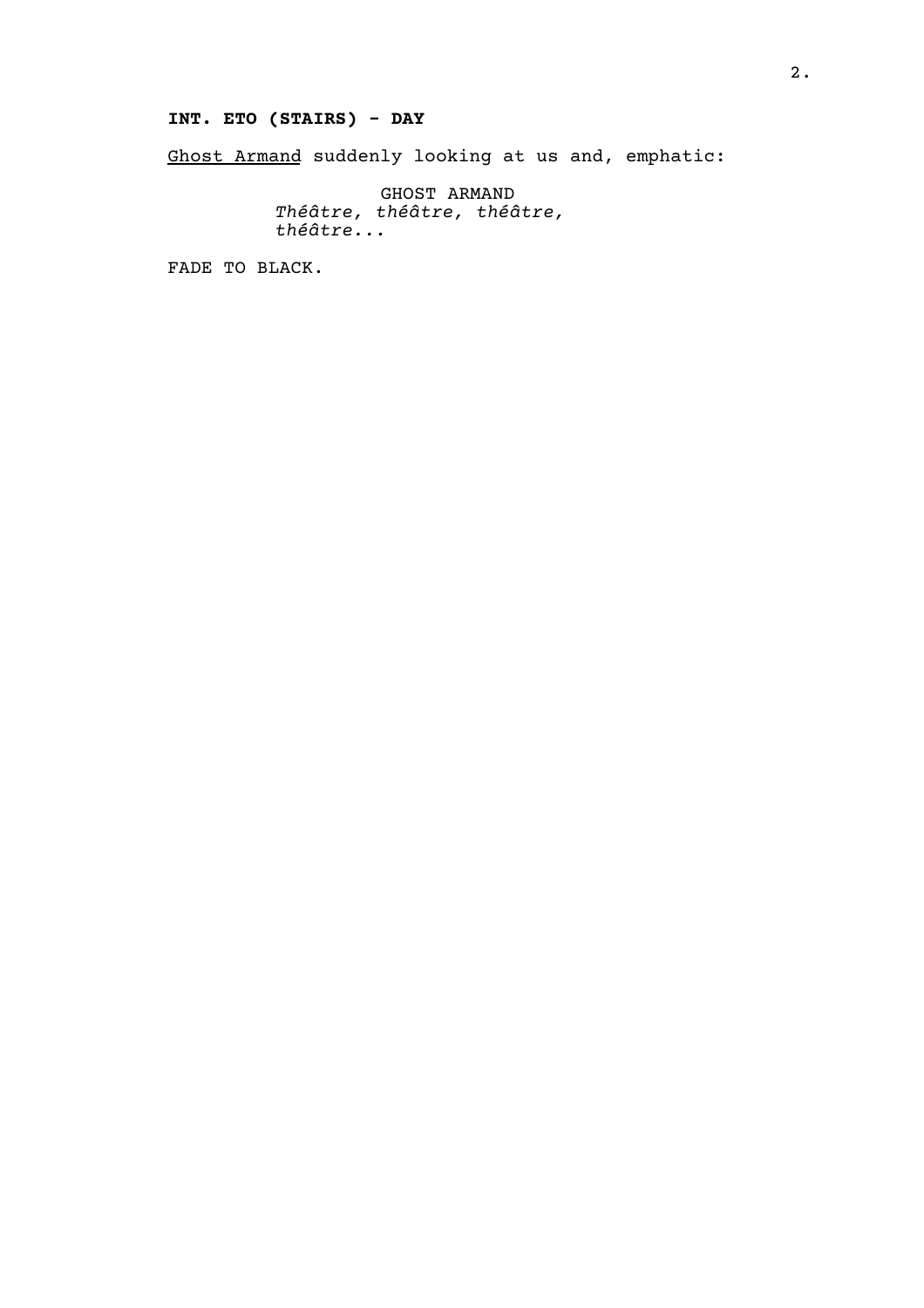#### **COLD OPEN**

# **INT. ILELLE CAFÉ - NIGHT**

A minuscule drag club. Full of customers, MEN and WOMEN. In their forties, fifties, some of them drunk. They are sweating, smiling, clapping:

On the counter of the bar, two DRAG QUEENS are dancing and lip-synching on a pop song, in unison.

# **INT. ILELLE CAFÉ BACKSTAGE - NIGHT**

Backstage, the two drag queens have taken off their huge wigs, and they are rubbing off their makeup.

The eldest is GREGORY, 46 years old, a bit chubby.

The youngest is in fact... his sister! VIOLETTE, 42 years old.

> VIOLETTE (in subtitled Flemish) *I can't keep doing this.*

> > GREGORY

*Ashamed?*

VIOLETTE *Your customers might object to--*

GREGORY *They like you. So much that I thought, next week, you could--*

VIOLETTE *I* do *have a day job.*

### **INT. NARROW STREET - NIGHT**

Gregory is now totally out of drags, with man's clothes. He has opened a back door: a narrow deserted street.

He looks at both sides, suspiciously:

Nobody.

He makes a gesture inside.

Violette gets out. She's now dressed as a normal woman.

She kisses Gregory on both cheeks. She walks away

GREGORY

*Violette?...*

She turns back.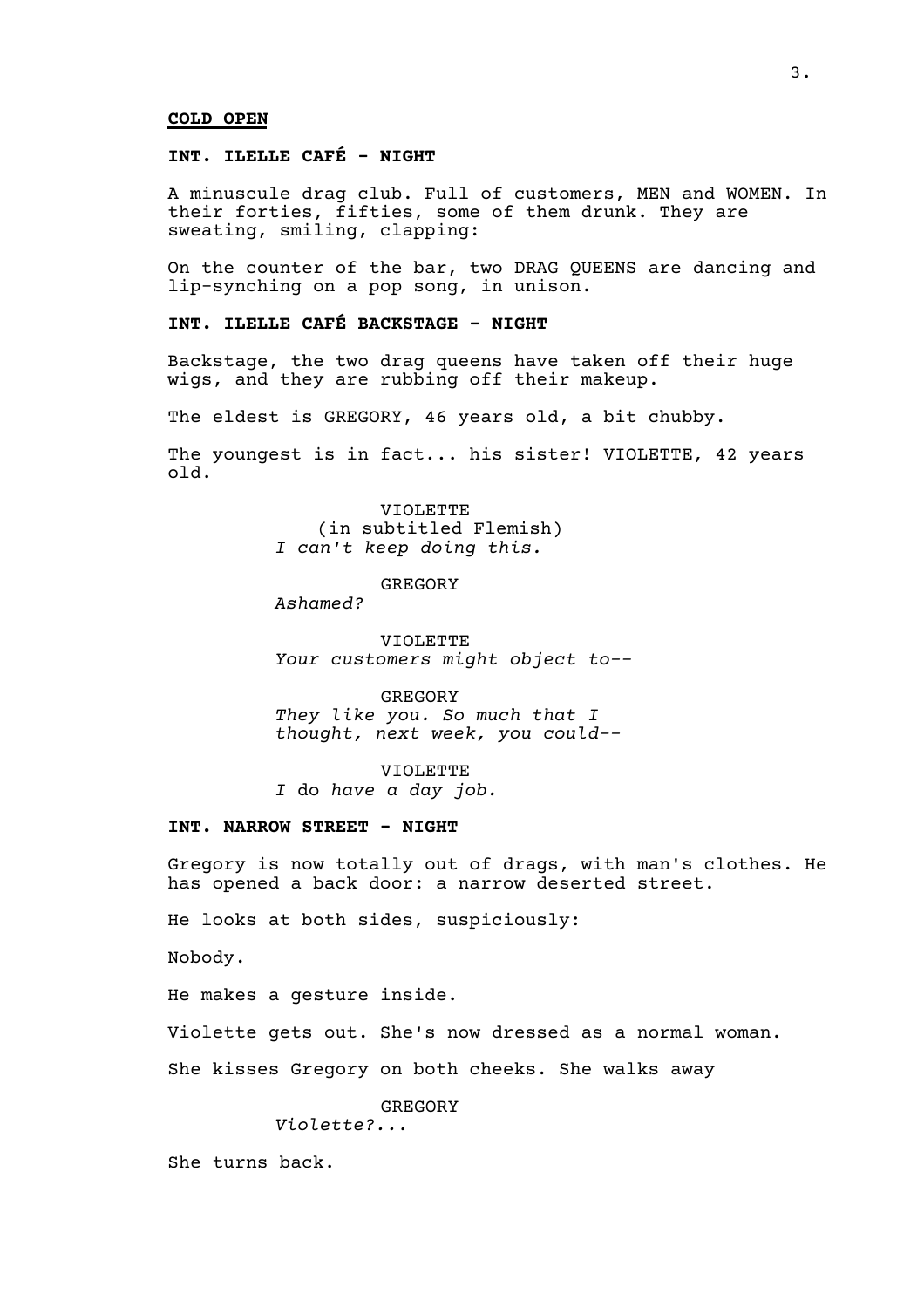GREGORY *Saturday. Mom's birthday. Don't forget it this time.*

VIOLETTE

*Ya, ya...*

She walks away.

#### **INT. VIOLETTE'S SMALL APARTMENT - NIGHT**

Violette enters her tiny apartment. After two steps, she stops. She sighs.

She's exhausted.

# **INT. VIOLETTE'S SMALL APARTMENT - NIGHT**

Violette has just brewed a large pot of coffee. She serves herself five cups. She then spikes each of them with a lamp of whiskey.

She drinks the five cups of coffee, in one go.

She stays for a moment, looking in the vagueness... Dead tired.

### **INT. VIOLETTE'S SMALL APARTMENT - BATHROOM - DAWN**

Violette's right hand opens the water for a bath. But... She opens the blue tap, for cold water.

Violette's hands set up three different alarm clocks.

Violette, naked, slides in the cold water.

Shivering.

LATER.

Violette is still shivering in the cold bath. But she has fallen asleep. She snores lightly.

One after the other, the THREE ALARM CLOCKS begin to ring!

Violette opens an eye. She sighs...

# **INT. VIOLETTE'S SMALL APARTMENT - DAWN**

Again, Violette has brewed a large pot of coffee. She pours herself five cups. That she spikes this time with lamps of gin.

Again, she drinks the five cups of coffee, in one go!...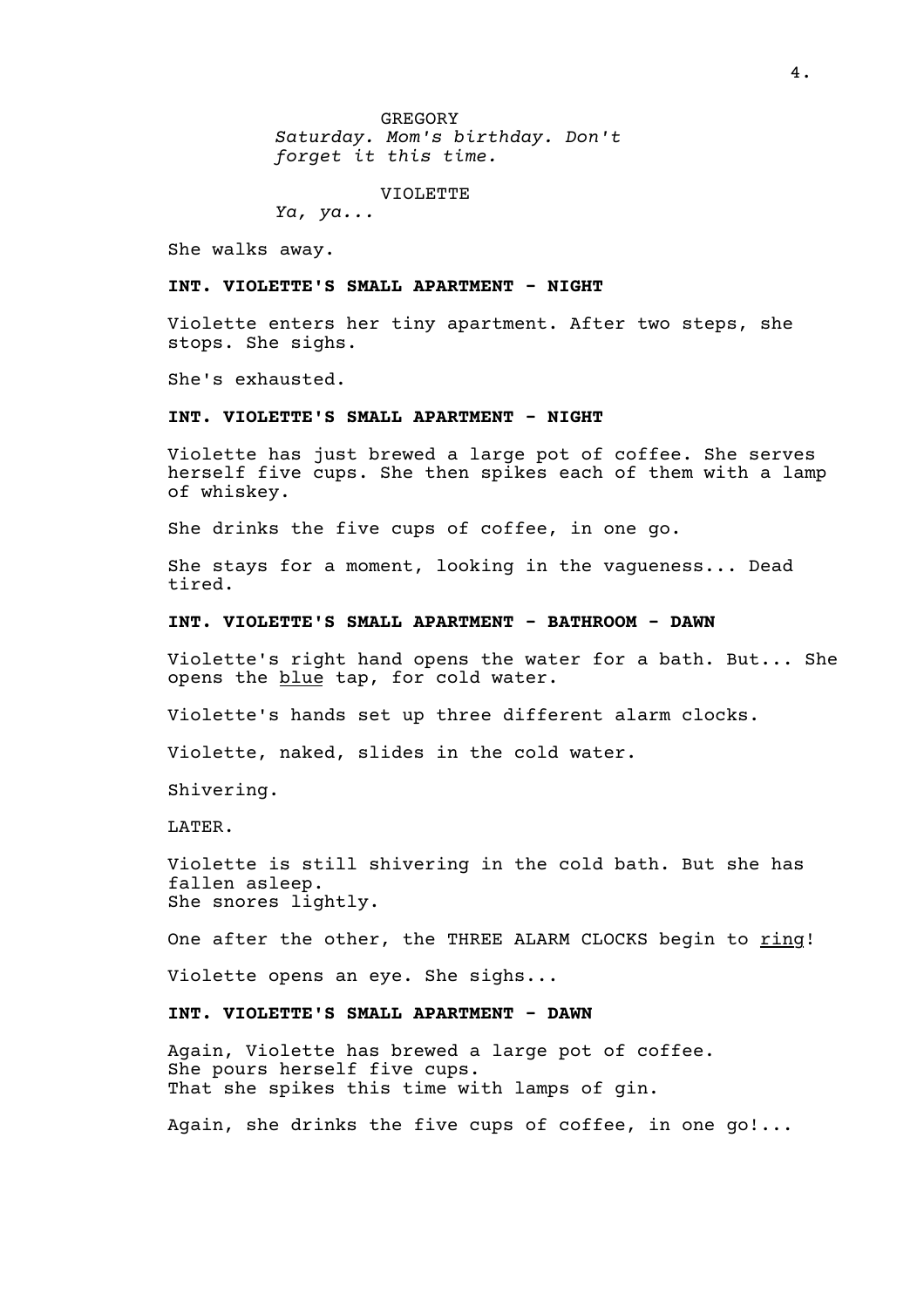### **EXT. STREET ETO BUILDING - MORNING**

Violette steps out of her parked car (a two-seat Toyota car).

A small Brussels's street. At this time: empty and silent.

Violette walks to a building. She stops and looks at the building of the ETO:

A big entrance, now closed. Above it, a sign:

#### **European Theater Organization**

On the big wooden door of the big entrance, four-posters for upcoming shows. Next to the big entrance: a smaller door.

Violette takes out a key chain from her purse. With one of the keys, she opens the smaller door.

She goes in.

#### **INT. ETO (LOBBY) - MORNING**

Violette is in the lobby of the ETO:

A big room, with a counter, a big double door at the rear (the entrance to the theater) and a staircase (to the offices).

Nobody.

Silence.

Violette closes her eyes. Exhausted.

She opens her eyes. She walks through the lobby.

She arrives at the stairs.

### **INT. ETO (STAIRS TO THE FIRST FLOOR) - MORNING**

Violette climbs the stairs. Slow, tired.

After a CUT, suddenly appears ARMAND'S GHOST: a handsome very pale middle-age actor. He walks behind Violette. With big theatrical gestures, he whispers, in French:

> GHOST ARMAND *Théâtre, théâtre, théâtre, théâtre...*

Violette doesn't even acknowledge the ghost's presence, behind her.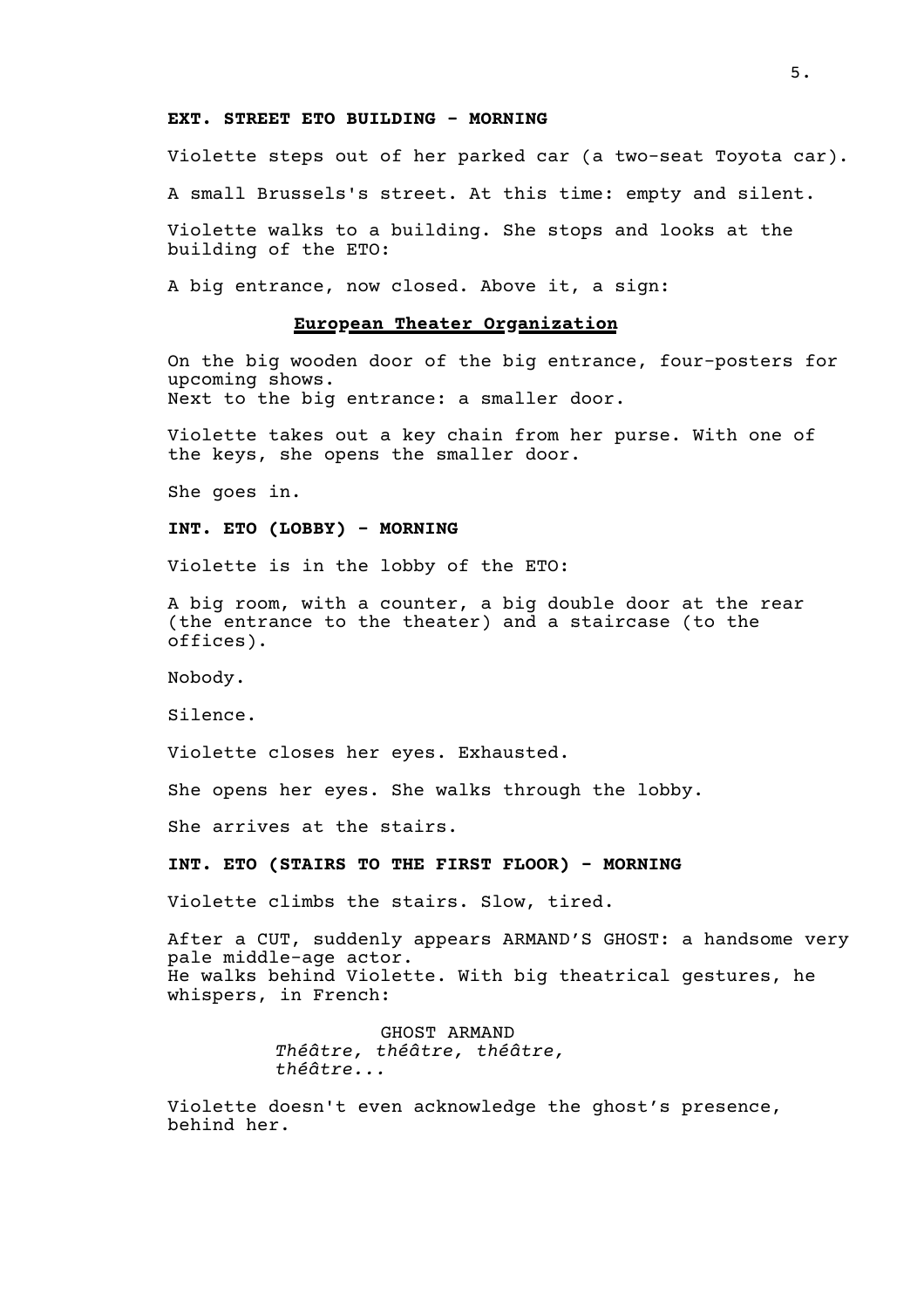She arrives at the first floor. She enters her office, just in front of the staircase.

> GHOST ARMAND *...Théâtre, théâtre, théâtre, théâtre...*

Violette closes the door just in front of the ghost.

**INT. ETO (VIOLETTE'S OFFICE) - MORNING**

Violette sits on her office chair.

She lets her upper body fall flat on her desk!...

But the Ghost Armand has appeared in front of her:

GHOST ARMAND (whisper) *...Théâtre, théâtre, théâtre, théâtre...*

VIOLETTE Let me sleep!

CUT to another angle:

The ghost has disappeared.

Violette closes her eyes. Instantly, she sleeps. She begins even to snore lightly...

Suddenly! Enters in the office: A big man (a GREEK DIRECTOR), dressed like the cliché of a theater actor: hat, big coat, very long scarf.

Outraged!

Violette looks at him, surprised.

GREEK DIRECTOR You are Mrs. Violette Van Espeel?! The artistic director of this... This... This "place"? This "ETO"?! This "European Theater Organization"?

VIOLETTE (whispers for herself, in French:) *Bordel de merde héliporté...* (big professional smile:) Yes, it's me. How can I help you?

**ACTE 1**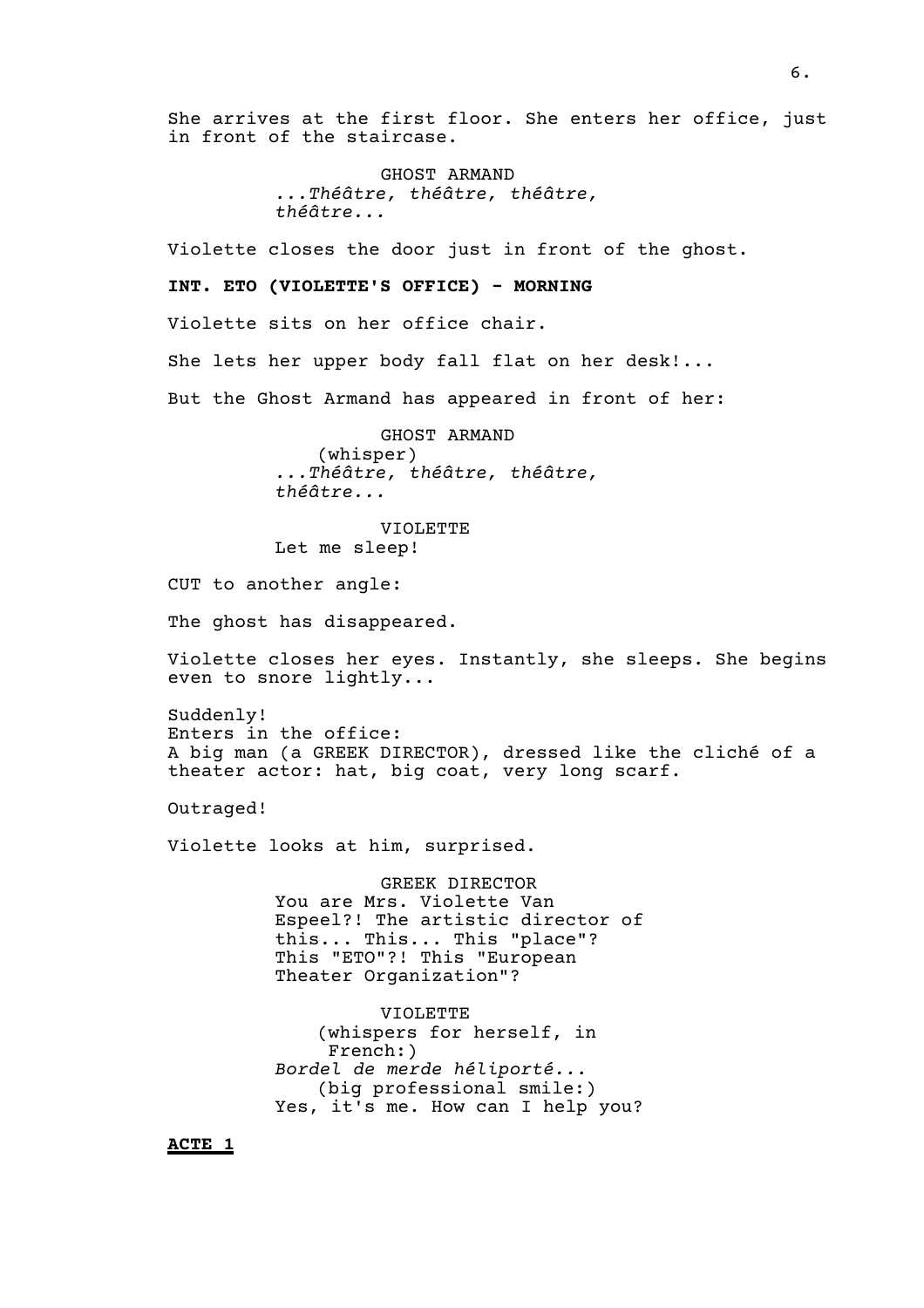### **INT. MARIE AND JOANNA'S APARTMENT - DAWN**

SOUND OF MACHINE GUNS, from another room !

MARIE (37 years old) is seated on her bed. A good-looking woman, very serious, very French.

With a lot of difficulties, she manages to stand up: she has... ...A broken leg!... It's cast until her left knee.

She's in her spacious and cozy **BEDROOM** — soft pastel colors.

SOUND OF MACHINE GUNS!

VOICE JOANNA STOP IT! THE TWO OF YOU!

The sound of machine guns stops!

VOICE JOANNA MARIE!... MARIE!... BREAKFAST IS READY!

### MARIE

#### ARRIVING!

Marie takes her crutches. She walks to the door of the bedroom.

On her crutches, she enters the **KITCHEN**.

Her wife JOANNA, a beautiful 34-year-old black English woman, has just served breakfast for their two children, LUCIE (4 years old) and MARCUS (6 years old). The two kids are in disguise, Lucie a princess, Markus as a fairy tale prince. But both of them have, on the table, on front of them... A toy machine gun! They are eating cereals in attentive silence.

Marie looks at Joanna: The young woman is angry. She puts an iPad in front of Marie:

On it, a news article:

*ETO: the European Theater Organization strikes back! More shows! More productions!*

With a smiling photograph of Violette.

Marie reads through the article.

JOANNA She's taking advantage of you.

MARIE No, she's not. She--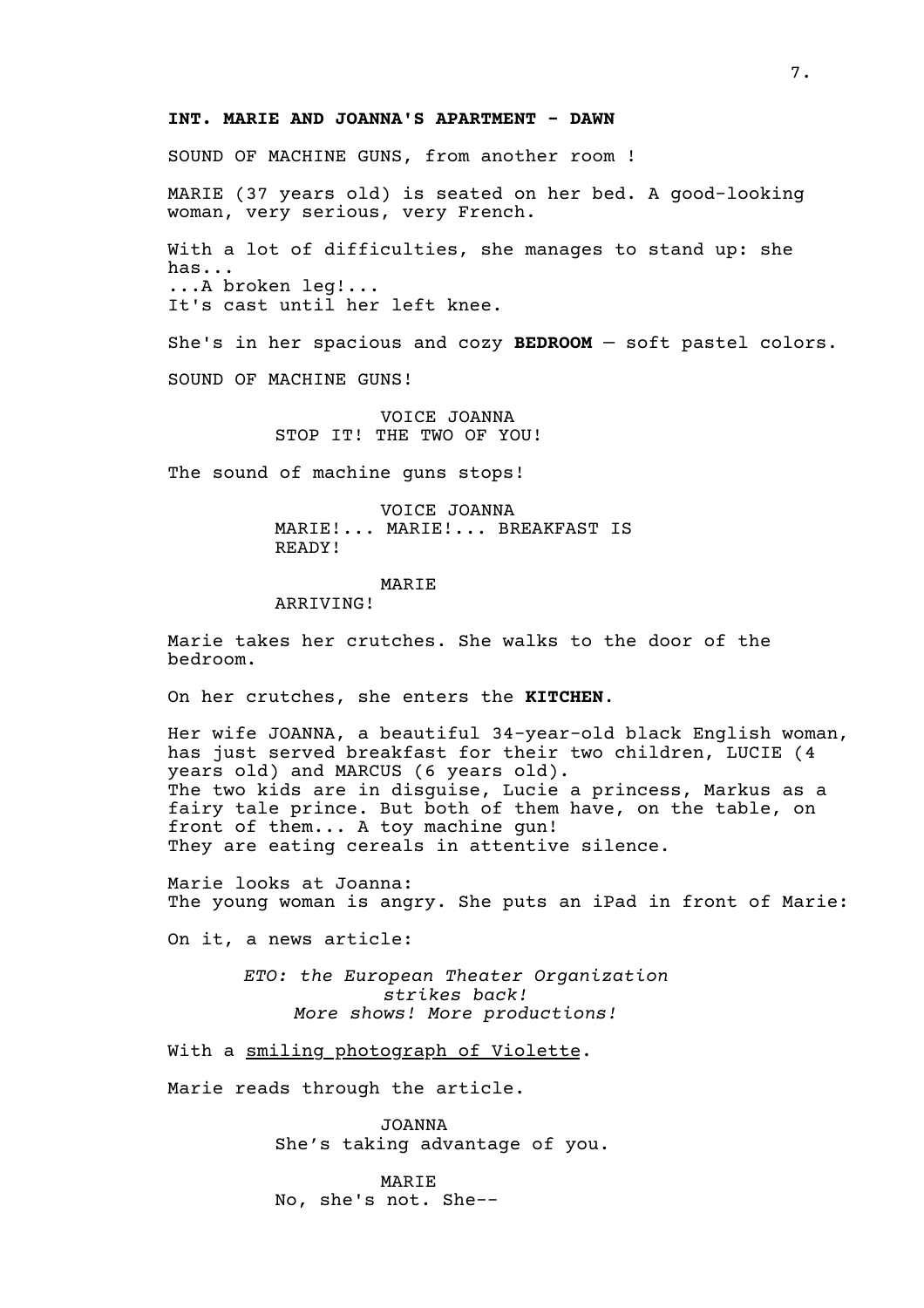(Marie talks an almost perfect English, with just a slight French accent.)

> JOANNA Stop defending her! You should tell her that *you* were supposed to be the Artistic Director of that stupid European Theater, not *her*!

> MARIE If I do that, she'll know I'm her "enemy". (She has said the word "enemy" in a theatrical and satyrical tone. She carries on:) "*Sur le théâtre du monde, je m'avance masqué.*"

Joanna wants to tell something...

SOUND OF MACHINE GUNS!

The two children are shooting at each other, with furious and devious faces!

> JOANNA STOP IT! CUT IT OUT!

Marie's face, thinking, with a slight smile. SOUND OF MACHINE GUNS!

**INT. ETO (DIFFERENT LOCATIONS) - DAY**

FIVE AVERAGE PEOPLE, three women, two men, from 28 to 42 years old, wearing coats. They are waiting in the **LOBBY** of the building.

They are bored. Some of them are looking at their phones.

Suddenly enters IZABELLA. A big woman, with huge glasses and a huge smile.

> IZABELLA Hello-hello-hello-hello everybody!

Not such a bad English pronunciation but a strong, strong Polish accent:

> IZABELLA My name is Izabella Bogda, and I am in charge of public relations here at ETO, the European Theater Organization. So follow me in our gorgeous institution!...

She gestures to the Five People to follow her. She walks to the **STAIRS**.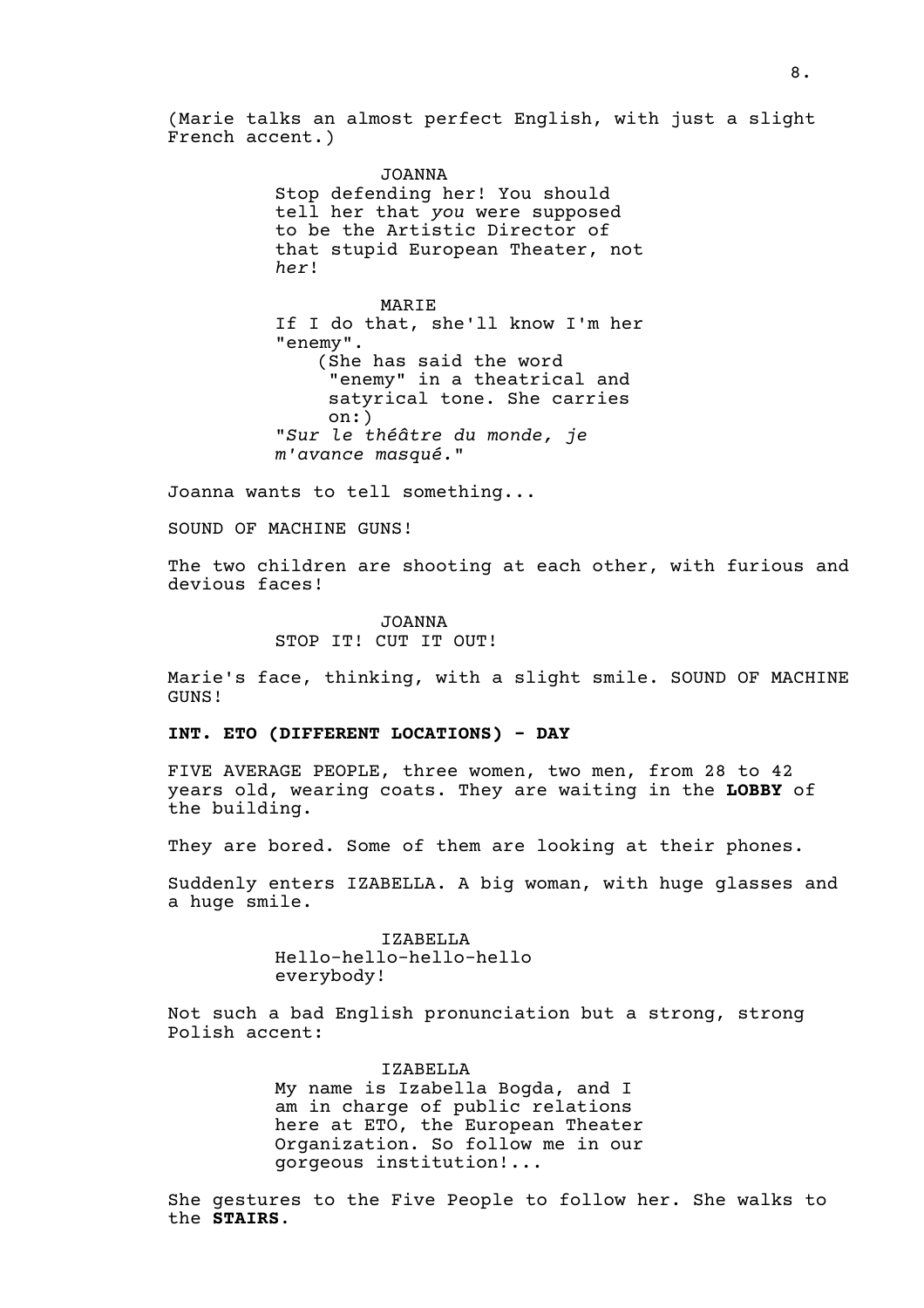The Five People look at each other. They follow her. So does the camera.

Izabella climbs the stairs.

IZABELLA Until 1983, this building was a French-speaking theater company called "le Théâtre de Bruxelles". Some say that the building is haunted, by the *three* actors who died on stage in its most glorious days, in the seventies and the eighties!... (Short laugh.)

She crosses YEGOR et CLAUDIA, the two technicians of ETO.

We let Izabella get out of the frame with her group, and we stay with Yegor (26, Russian-born, now Swedish) and Claudia (37, a small athletic and boyish Portuguese woman).

Both of them are carrying thick electric cables around the shoulder. They were going in opposite directions and stopped on the stairs to discuss:

They have a heated conversation: from now on, should they only buy LED lamps or still other types of lights?...

But Yegor talks in Russian and Claudia in Portuguese (no subtitles). They seem to understand each other perfectly.

Suddenly, Yegor notices:

With crutches and difficulties, Marie is climbing the stairs

Yegor gives Claudia his coil of electric cables. He walks to Marie.

(Claudia heads out to the technical room.)

Yegor takes Marie by the arm:

YEGOR (strong Russian accent) Help you need from me.

MARIE No, I don't.

YEGOR So I help you.

MARIE

*Niet*!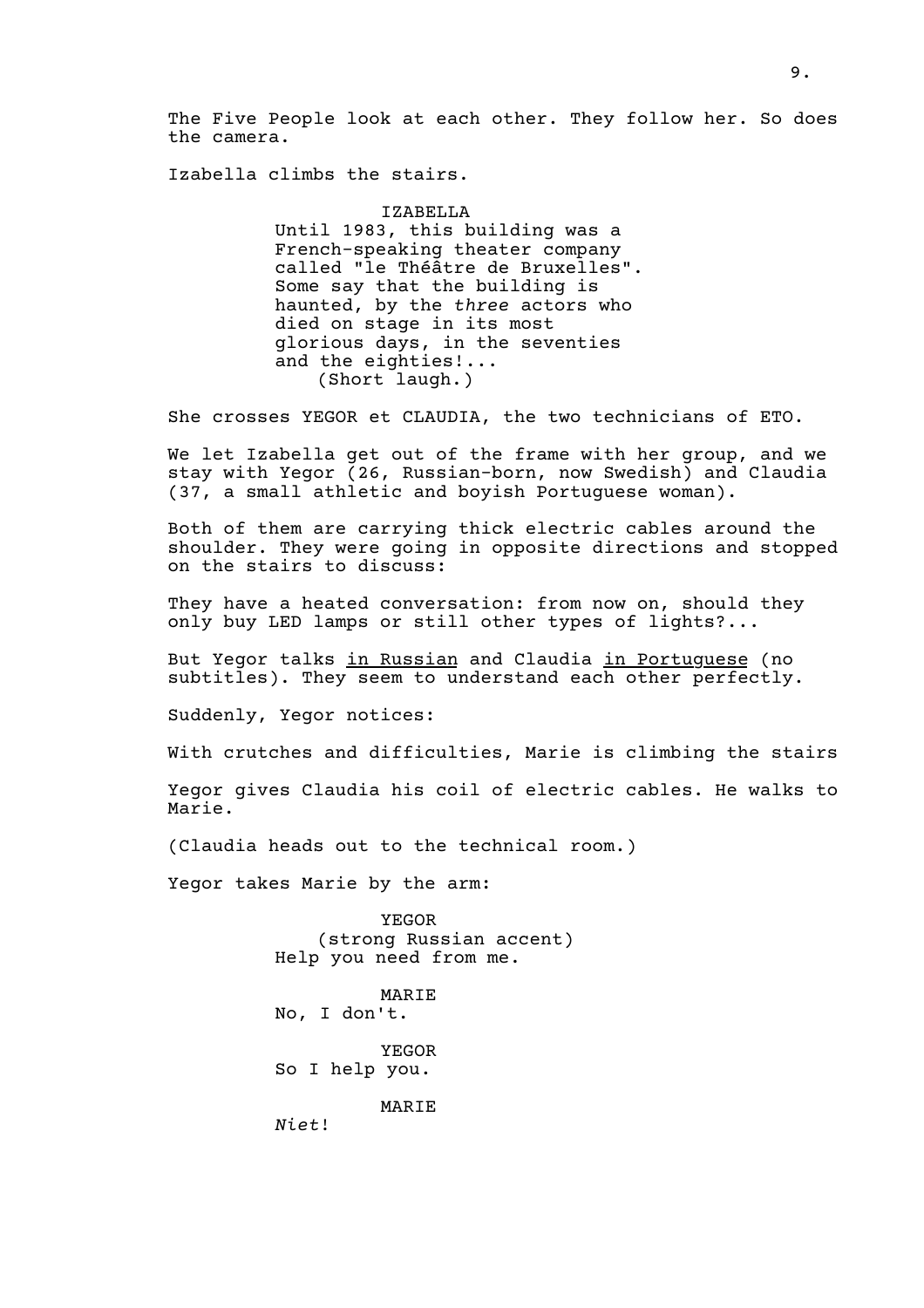That makes Yegor smile. He carries on helping her - which makes her climbing the stairs more difficult.

> YEGOR Tonight, booking we have made for 170 people yes?

MARIE I don't kn-- we have only *157* sits!

YEGOR Indeed yes yes.

MARIE How are you going to--?

YEGOR No problem! Only solutions!

He laughs. And makes Marie almost fall! He catches her at the last moment and laughs again.

They have reached the **FIRST FLOOR**. They take the corridor to the right, to Marie's office. Yegor carries on helping Marie. She is more and more annoyed.

They cross a female ghost, a beautiful woman in her late thirties, the GHOST ANNABELLE.

The ghost walks in the opposite direction. We follow her, as she does a very dramatic monologue:

> GHOST ANNABELLE *...Certes je ne sais pas quelle chaleur vous monte: Mais à convoiter, moi, je ne suis point si prompte, Et je vous verrois nu du haut jusques en bas, Que toute votre peau ne...*

The ghost Annabelle passes in front of the **COFFEE CORNER**. We stop on it:

Three people are drinking coffee: NICOLE, 52, very stern, very serious. She's an Italian transgender, with elegant but conservative clothes. TAMSIN, 36, British, a tad overweight, with something of an overgrown little girl.

Aside, stands JEROEN. 28, Dutch, tall, beautiful. He's thinking, while sipping his tea. Very dark thoughts.

> TAMSIN --Quite a night.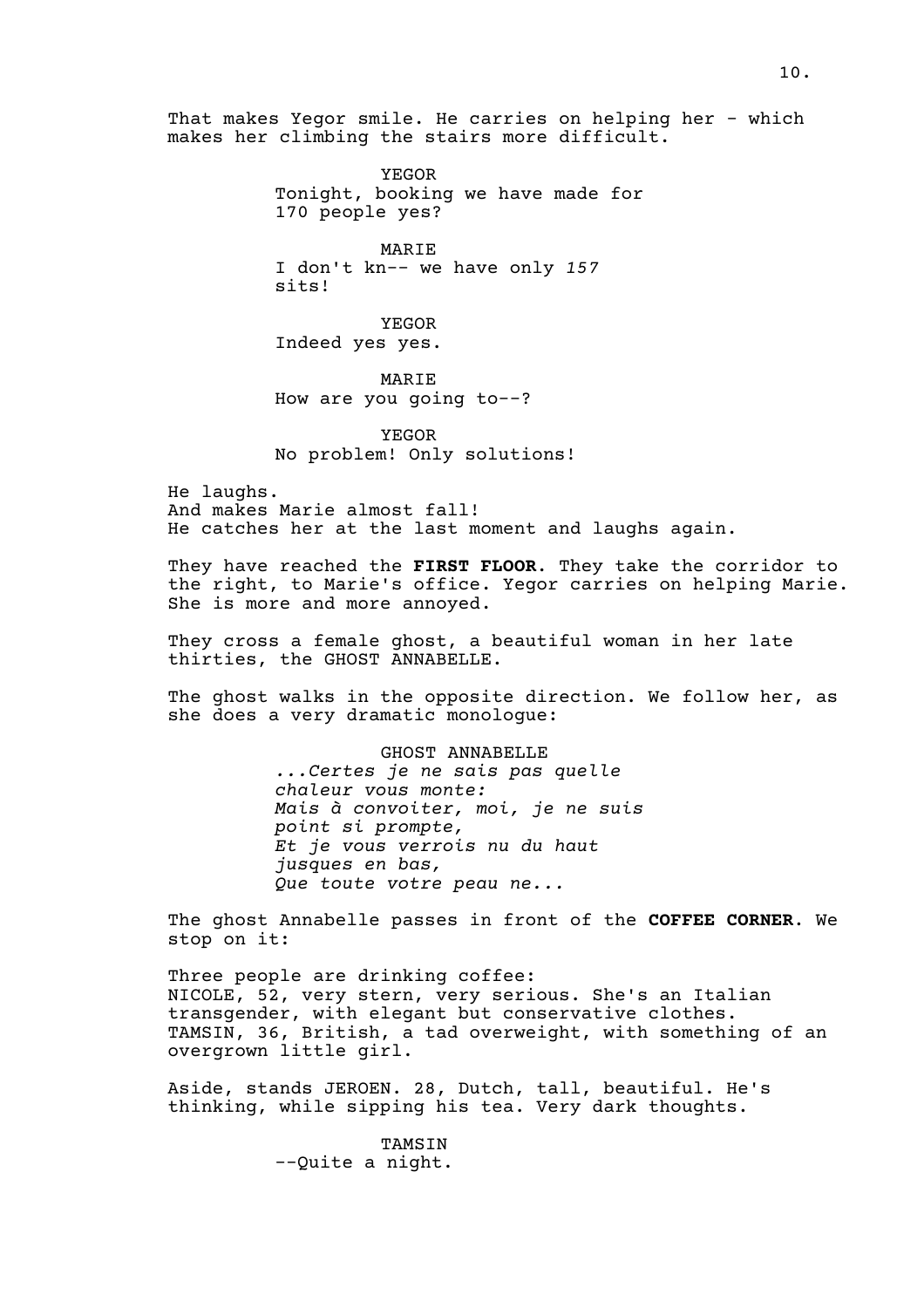NICOLE Not interested. (Tamsin talks loud enough for Jeroen to hear her:) TAMSIN I am not the kind who has sex and tells. But yesterday-- NICOLE *Really* not interested. (Jeroen doesn't listen to Tamsin. He's still brooding...) TAMSIN *Two* guys. *Young* guys. NICOLE I don't care. TAMSIN One plumber. One fireman. NICOLE Not listening. TAMSIN One on the top. And the other on the-- Jeroen finishes his cup and goes to the sink to wash it. He wants to go, but Tamsin put herself in his way: TAMSIN Have a good day, *husband*. JEROEN What? Oh, yes. Tamsin has a short forced laugh. Nicole observes Tamsin and Jeroen. Jeroen smiles at Tamsin awkwardly. He walks away. Tamsin is crushed... Izabella and her five People group pass in front of the coffee corner. We follow her: Izabella talks very very fast: IZABELLA ... (A SUIVRE)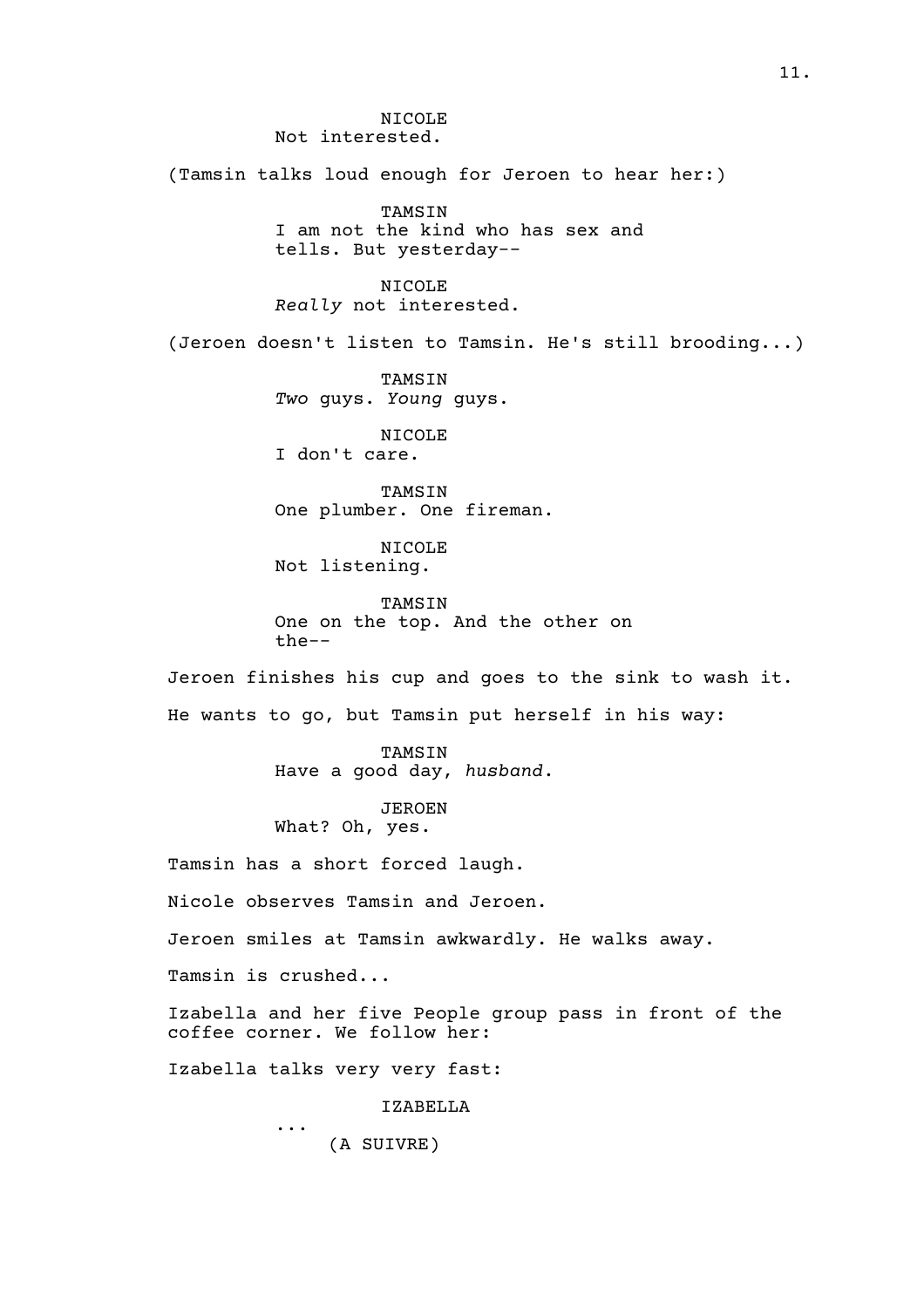IZABELLA (SUITE) Because ETO is financed at 17 percent by the French-Spoken Community of Belgium, *la Fédération Wallonie-Bruxelles*, 24 percent by the Flemish Community of Belgium, *de Vlaamse Regering*, fifteen percent by sponsoring and tax-shelter, and the rest by the CEE.

She goes through a door, goes through the **BACKSTAGE CORRIDOR** and arrives at the back of the **SCENE OF THE THEATER**.

> IZABELLA This is our small but cozy theater. Sometimes, for big events, we rent bigger theaters...

VOICE GHOST ARMAND *...Théâtre, théâtre, théâtre...*

IZABELLA ... And sometimes, we even use concert halls...

The Ghost Armand appears on the stage. But neither Izabella nor the visitors acknowledge him.

> GHOST ARMAND *...Théâtre, théâtre, théâtre, théâtre...*

IZABELLA ... In fact, our theater is really suited for amateur companies...

We follow the Ghost Armand: he crosses the stage. He goes out.

> GHOST ARMAND *...Théâtre, théâtre, théâtre, théâtre...*

Armand climbs the stairs with ample theatrical gestures of his arms.

> GHOST ARMAND *...Théâtre, théâtre, théâtre, théâtre...*

We follow him, until the second floor.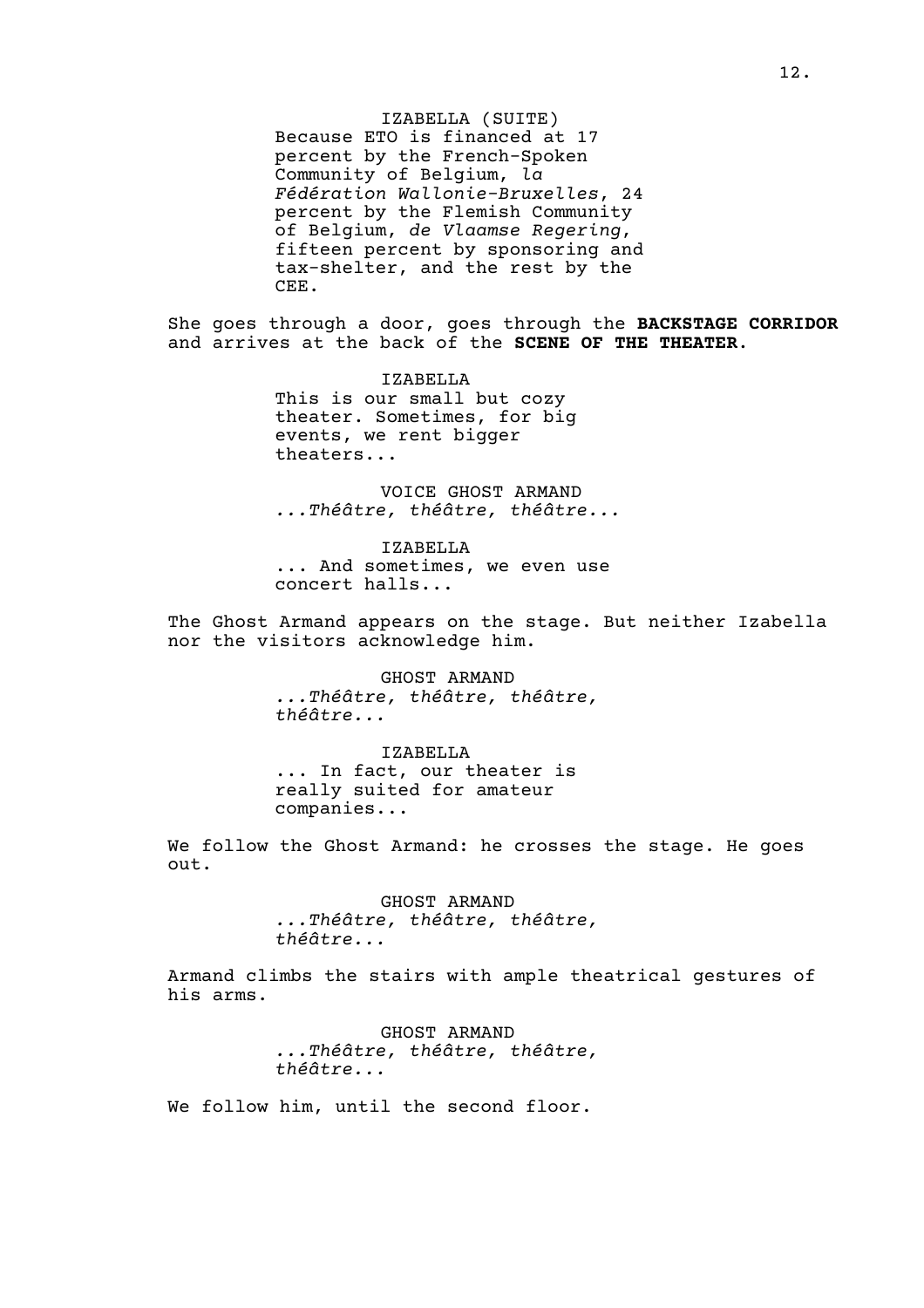He walks past the Greek Director, who's waiting, and who sees the ghost. We stay on him, as he looks with bewilderment at this ghost who passes in front of him.

> GHOST ARMAND *...Théâtre, théâtre, théâtre, théâtre...*

Suddenly, Violette arrives from the other side, with a document in her hand. She approches the Greek Director:

> VIOLETTE I found your application. It took a while, but... Here it is. But--

GREEK DIRECTOR My company is an official European expat company! I have the right to stage a play here!

VIOLETTE Yes, you do, but you didn't fill the document properly. That's why it--

GREEK DIRECTOR I filled it as correctly as I could!

VIOLETTE You declare having seven actors, but you only filled the information for four of them--

GREEK DIRECTOR Yes but the *other* three... (He sighs.) That's why we are doing a classical Greek tragedy *with masks*. So that *those three* can stay anonymous.

VIOLETTE Why do they have to stay anonymous?

# GREEK DIRECTOR (outraged) I can't answer *that*! I could be thrown in prison if I told you *that*!...

VIOLETTE Oh... *That* level of secrecy?

The Greek Director nods gravely.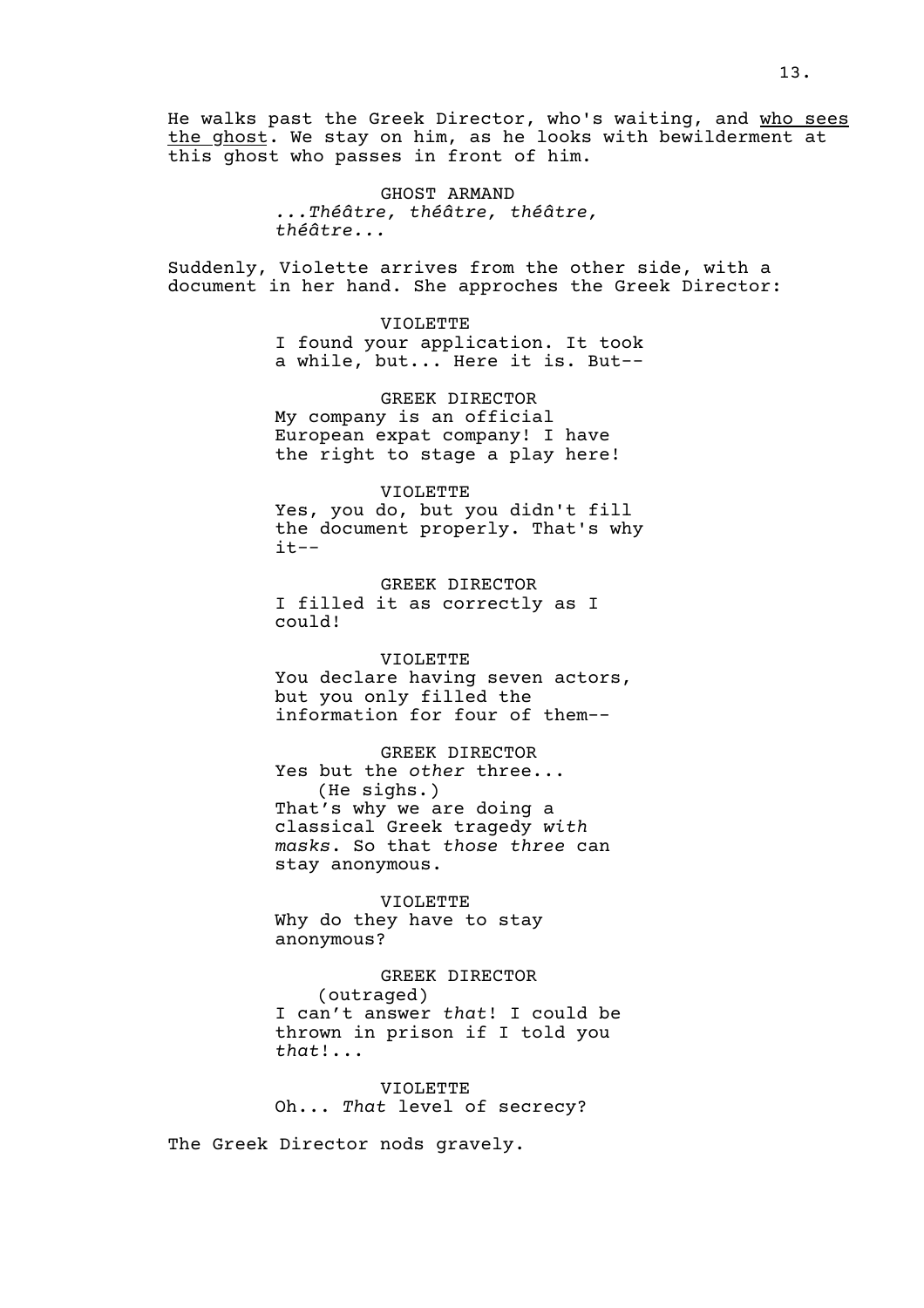#### GREEK DIRECTOR

They can't show their faces publicly. Their names can't appear in official documents. But they are working for European entities! They have the absolute right to be part of an amateur theater company!...

Beat.

VIOLETTE

Let's talk about it to Marie, the administrative director of this theater.

She takes the **STAIRS DOWN** to Marie's office. The camera and the Greek Director follow her.

When we reach the **FIRST FLOOR**, we let them leave the frame...

And from the other side, appears Izabella, and the group, taking the **STAIRS DOWN**:

#### IZABELLA

... had been abandoned for almost ten years. It was bought by the European Union. After three years of careful rebuilding, with the usual delays due to the usual bankrupcies of subcontrators, it became the ETO, the European Theater Organization!

Izabella has arrived back in the **LOBBY** with her group:

IZABELLA So now, if you have any questions, I--

TRANSLATOR Sorry, sorry, the *métro* was stopped for half an hour at Beekant!

The TRANSLATOR, a young woman, has barged in the lobby. She turns to the five Visitors and... signs to them! (Belgian-French sign).

The Visitors sign back.

IZABELLA They are... They are...

TRANSLATOR They are waiting for a tour of the theater.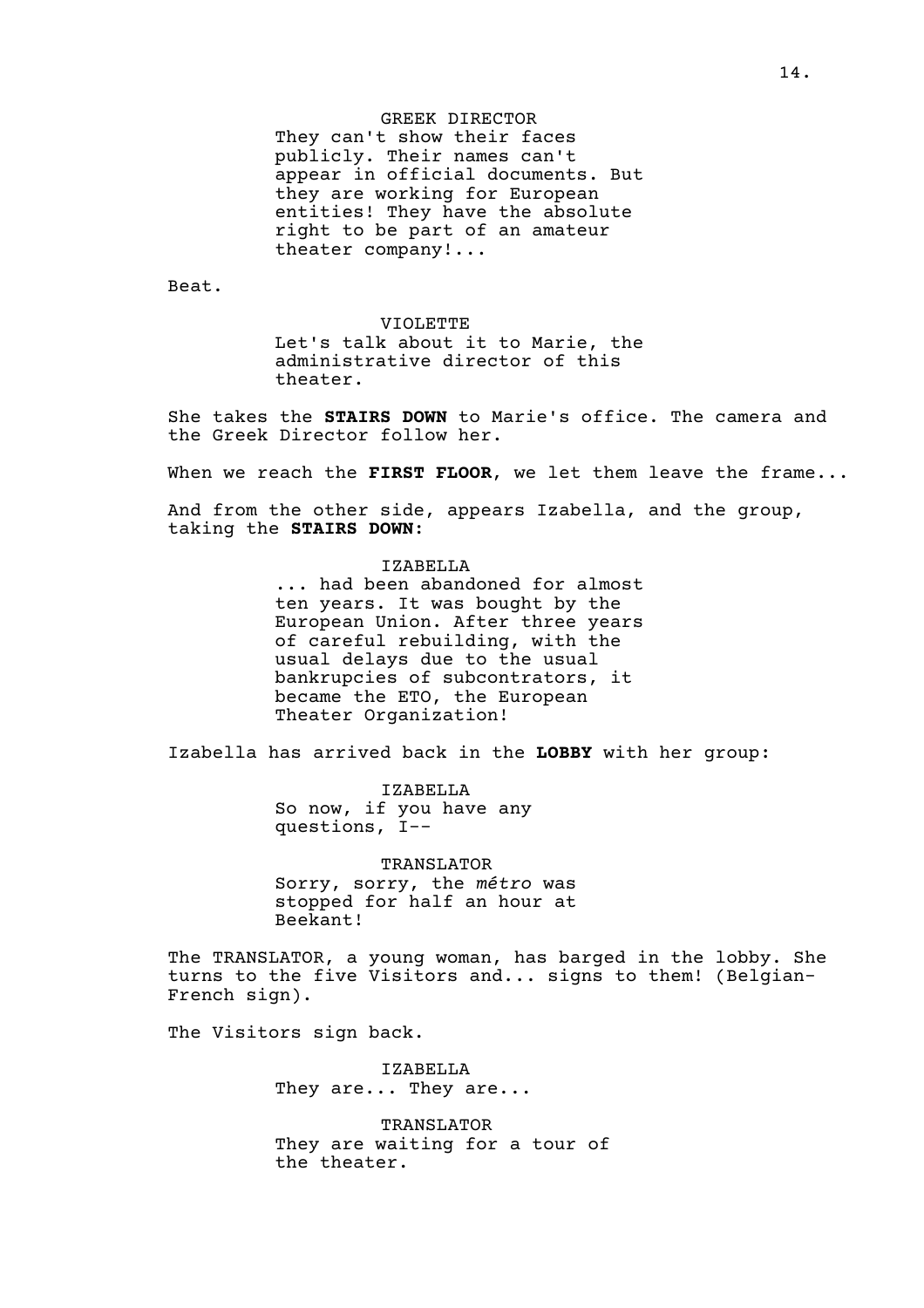IZABELLA They can't read lips?

TRANSLATOR In French, some of them.

IZABELLA Not in English?

She has a short constrained laugh.

IZABELLA

It reminds me of something that happened to me, in Poland, in the army. I was -- no, it was in Indonesia -- and I was not in the military, in Indonesia but - maybe it was in Scotland -- no, in fact...

She stops, thinking, confused.

Everybody is looking at her...

Suddenly, she smiles at them:

IZABELLA Follow me, please.

And she begins, again, the tour of the theater house. She takes the **STAIRS**, followed by the people and the Translator. The Translator translates what she says in Sign:

> IZABELLA My name is Izabella Bogda, and I am in charge of public relations here at ETO, the European Theater Organization...

We let them go out of the frame.

The empty **FIRST-FLOOR CORRIDOR**...

Suddenly, the face of a ghost, a small man in his sixties, the GHOST ANDRÉ! He looks in the lens!

GHOST ANDRÉ

*NONNNN!*

And he walks away with a dramatic walk, his cape in front of his face, as a second-rate Bela Lugosi.

**ACT 2**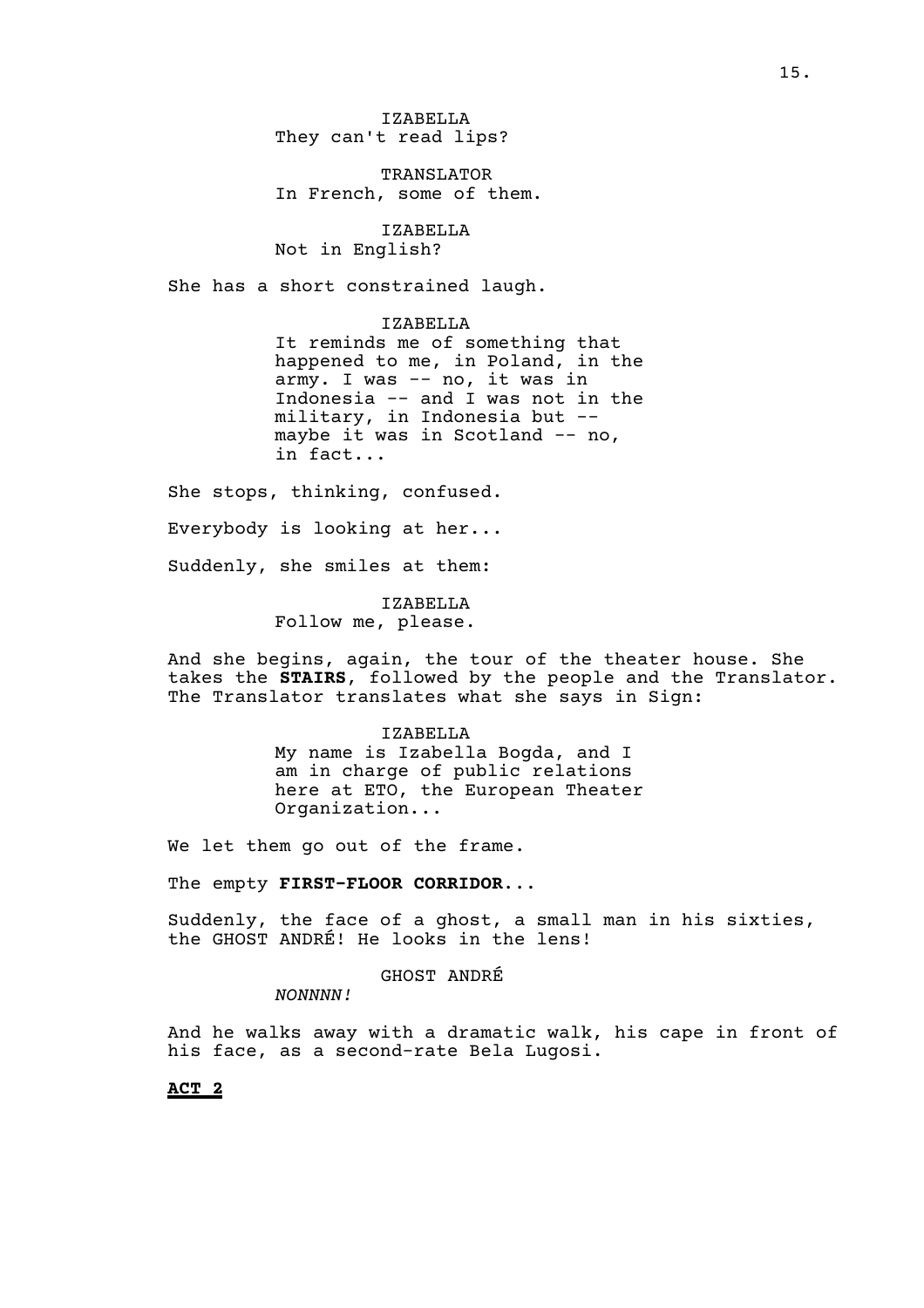**INT. ETO - DAY**

In the **CORRIDOR OF THE SECOND FLOOR**, Violette escorts the Greek Director.

> VIOLETTE ... I'll see what I can do. I'll--

Her phone rings. She looks at it. To the Greek Director:

VIOLETTE Excuse me, I have to answer.

Violette goes back to **HER OFFICE**.

Violette walks two steps and answers her phone:

VIOLETTE (bright smile) Hello, hello Jeremy!... Saturday will be fine... But you could stay, have dinner, with the kids, and... OK, OK... (suddenly furious, in Flemish:) *You British overdressed stupid cow!* How can you say that to me?... (suddenly calm) Sorry. I misunderstood -- You're sure you can't eat dinner with-- (smooth:) You could even stay aft--

She listens. She's on the verge of crying.

VIOLETTE (stern) OK. Saturday. OK.

She hangs out. She bites her upper lip not to cry.

**INT. ETO (MARIE'S OFFICE) - DAY**

Izabella (the Polish PR) is seated in front of Marie (the Administrative director).

> MARIE We have a problem. There is--

IZABELLA Too many guests? (Huge smile.) I know, I know, but I had no choice. I *had* to invite people from the Swiss delegation. (A SUIVRE)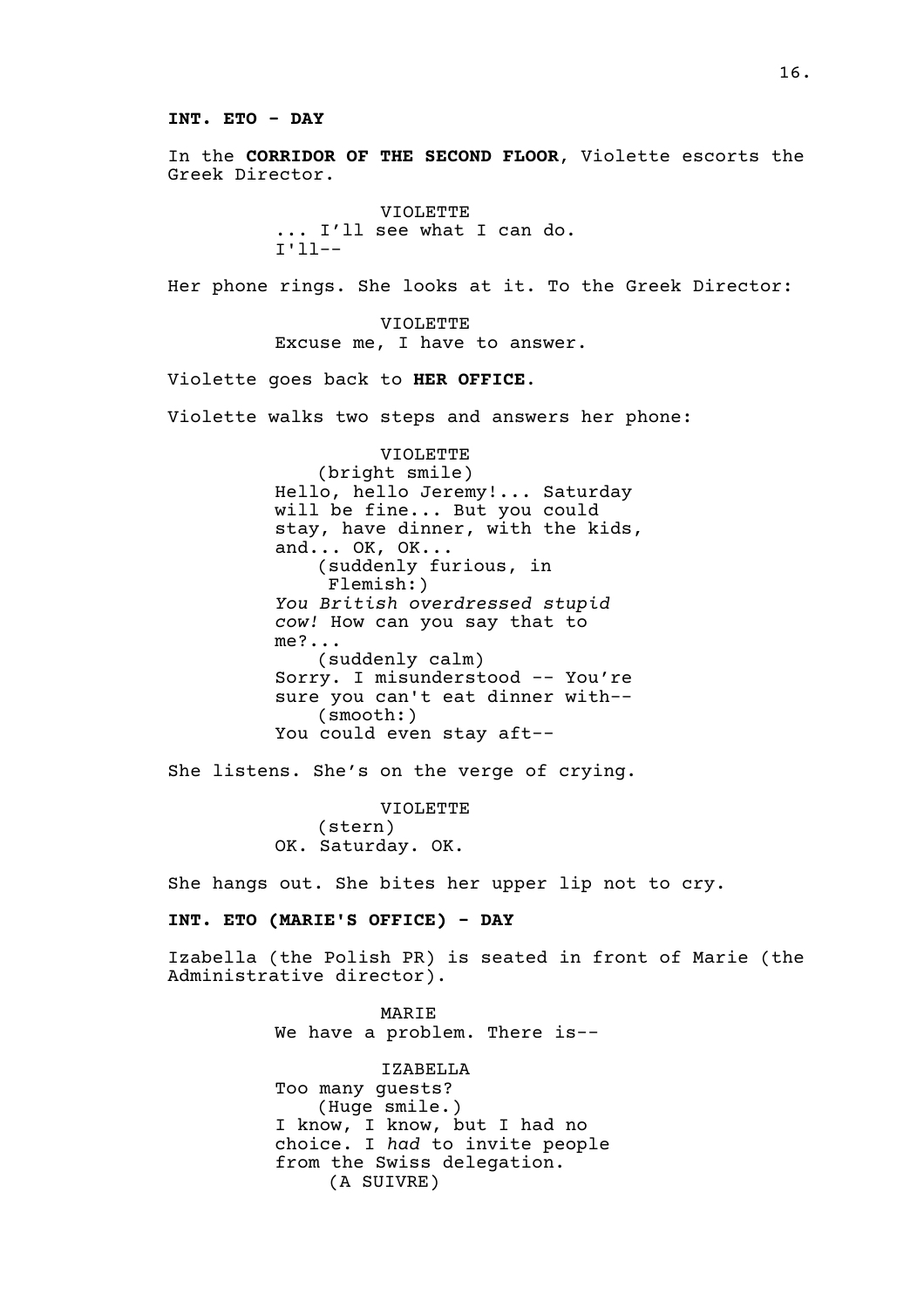IZABELLA (SUITE) But if I invite the Swiss delegation, I *have* to invite the Estonian delegation - because of the hat. Fast exchange : MARIE Which hat? IZABELLA You know which hat. MARIE No I don't. IZABELLA (eludes) And if I invite the Estonian delegation, I have *no choice* than to invite the-- MARIE If the fire department comes and sees that-- Phone ring. Marie pushes a button on her desk phone: VOICE TAMSIN Marie? *That woman* wants to see you. MARIE Which woman? VOICE TAMSIN (sigh) The one with hair, and the nose, and the chin. MARIE Tamsin! Who?! VOICE TAMSIN (very fast) The administrative director in charge of theater for the Belgian French-speaking Community. MARIE Nathalie?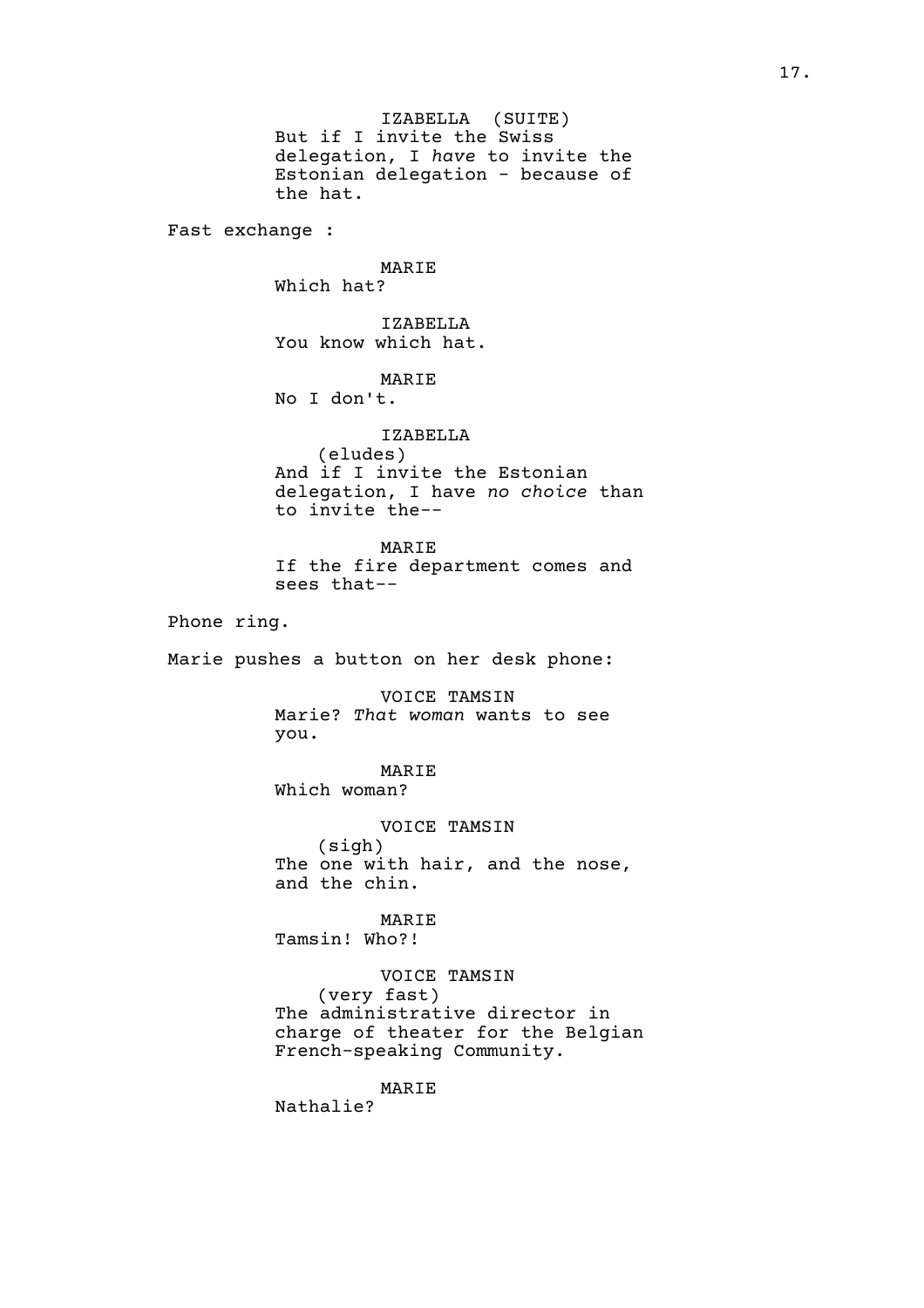VOICE TAMSIN If "Nathalie" is the name of the administrative director in charge of theater for the Belgian French-speaking Community, well yes, it's Nathalie.

MARIE Tell her to come to my office. (To Izabella) We'll talk later.

Izabella does a perfect and stern military salute.

Surprised reaction of Marie!

The door opens on NATHALIE, a smiling middle-aged woman.

Izabella wants to get out as Nathalie tries to get in.

A small awkward ballet.

Finally, Izabella lets Nathalie come in and then goes out of the office.

> NATHALIE (subtitled French) *Hello, Marie!*

She goes around the desk to kiss Marie on her cheek. She sees the cast leg:

> NATHALIE *What happened to you?*

MARIE *I was taking a picture of a Spanish folkloric troupe. I walked one step back, to have everybody in the frame. And...*

NATHALIE *You fell off the stage?*

MARIE *I fell from the stage. And it* 

*wasn't even a good folkloric troup. Even for amateurs.*

She makes a face.

MARIE

*Coffee?*

NATHALIE *Sorry, I can't linger - we, at the Ministry, we were looking at the contracts.*  (A SUIVRE)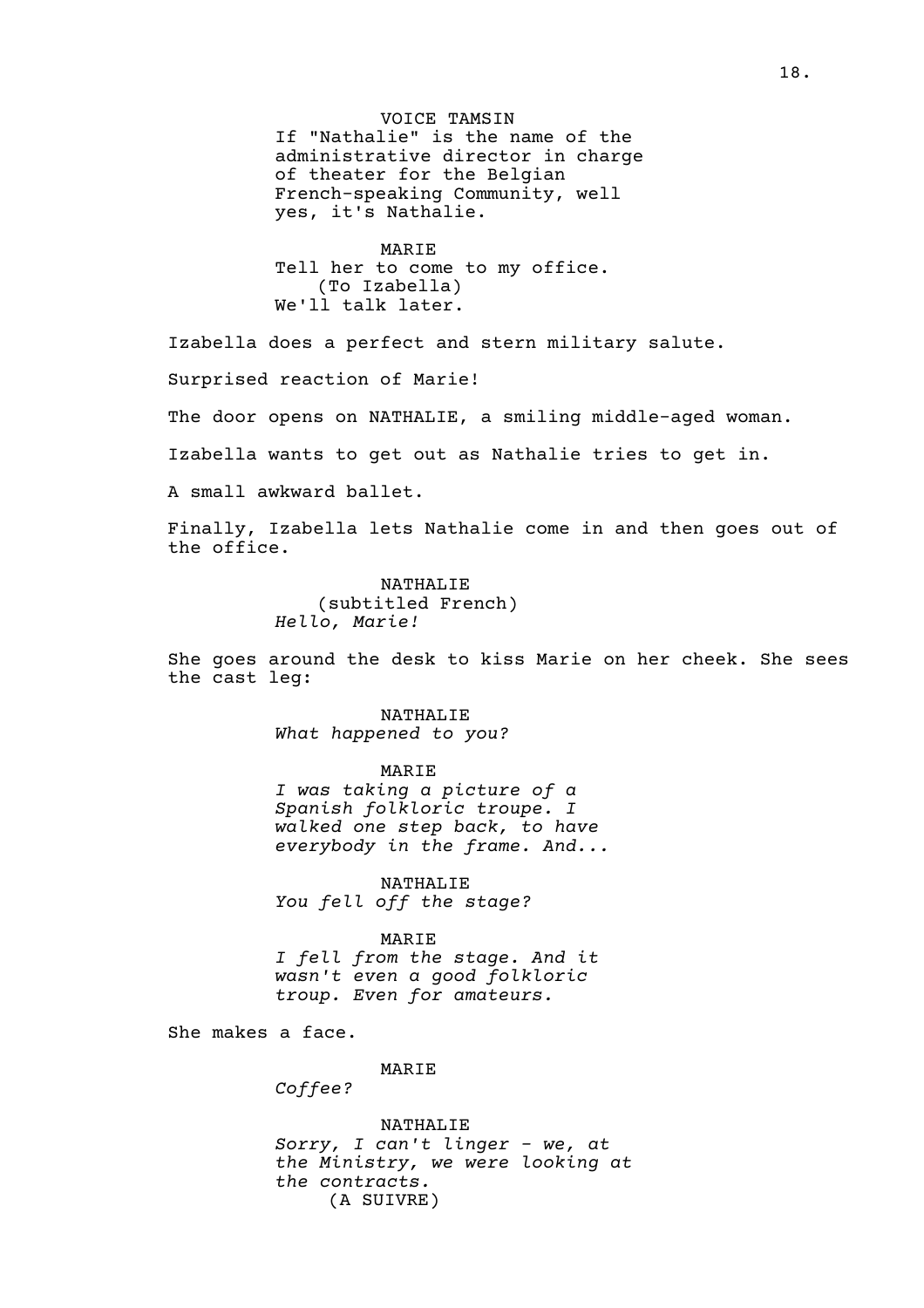NATHALIE (SUITE) *And we reassessed your obligations... Especially the inhouse production.*

Blank stare of Marie.

### MARIE

(suspicious) *You're trying to cut in the budgets?*

NATHALIE *No, no - the ETO has to produce one show per year. It's in the contract you have signed with us.*

Again, a blank stare.

MARIE *You're trimming the budgets.*

NATHALIE *No, we're not - what will you produce, then?*

MARIE *It's more of Violette's area... I'll have to talk to her. I'm not sure it is--*

NATHALIE *You have till January.* One *production per year.*

Big smile.

Marie tries to hide her fright behind a big smile of her own.

**INT. ETO (COFFEE CORNER) - DAY**

While sipping coffee, the two technicians, Yegor and Claudia are talking very seriously, Yegor in Russian, Claudia in Portuguese.

Izabella (the PR) looks at both of them, worried.

The two technicians suddenly stop talking. They look at the floor and dive in deep thoughts.

IZABELLA

So?

YEGOR This problem of too much people and not enough chairs, a solution, we find we will.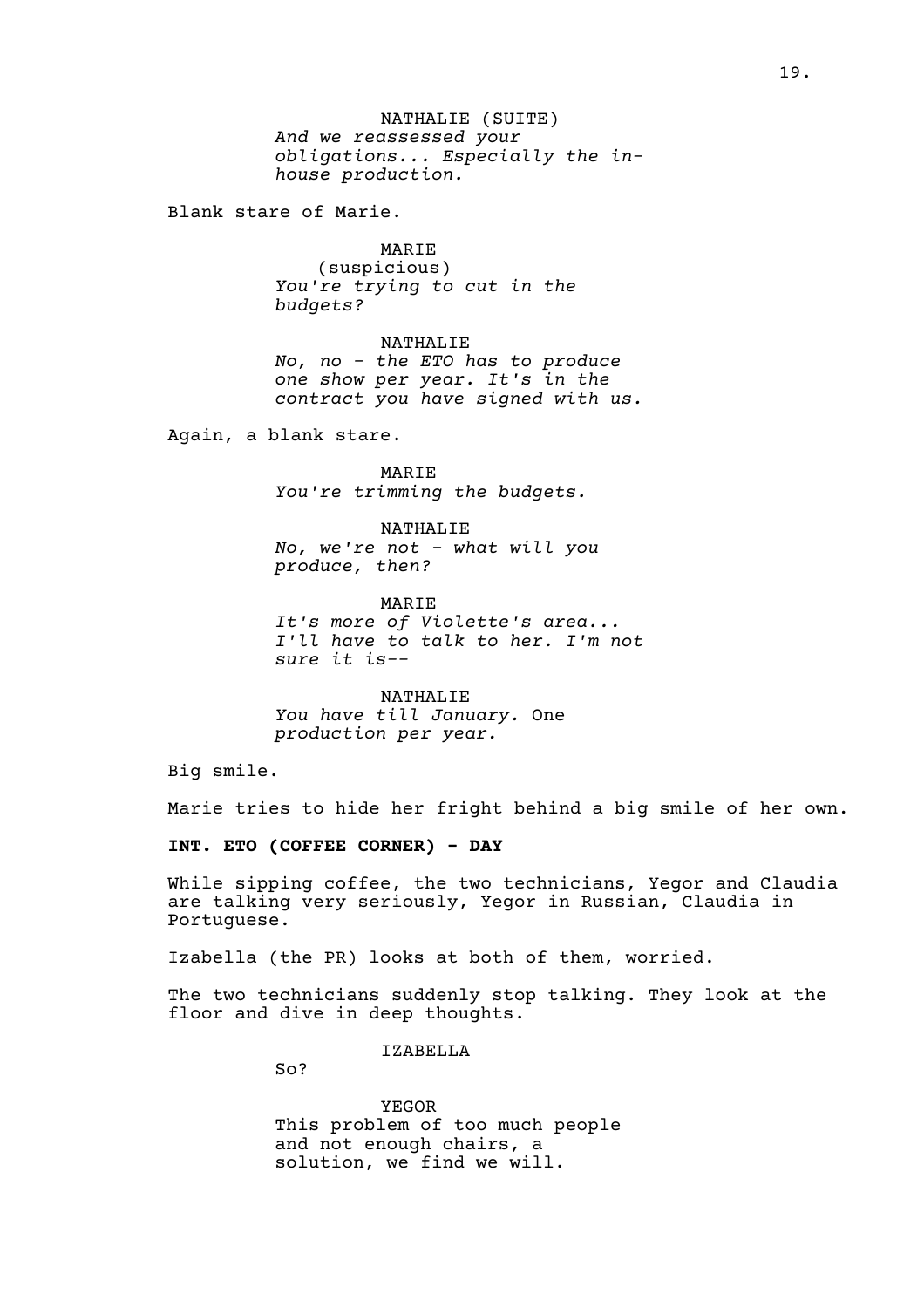YEGOR Not yet I know. But find a solution, we will we will.

And he carries on thinking.

Jeroen, brooding a usual, passes in the corridor, with documents under his arm.

Izabella looks at him.

She smiles: *she* has an idea!

# **INT. ETO (MARIE'S OFFICE) - DAY**

Marie is now alone in her office. She pushes a button on the desk phone:

> MARIE Tamsin, I need our contract with the French-speaking Community.

VOICE TAMSIN (annoyed) Really? You really need *that*?...

MARIE And also our contract with the Flemish-speaking Community.

VOICE TAMSIN Really... (Sigh.) When do you need *all that*?...

MARIE Now! I'm coming to your office!

# **INT. ETO (FIRST FLOOR CORRIDOR) - DAY**

Marie walks in the CORRIDOR, on her crutches.

Jeroen rushes and grabs her hand:

JEROEN Let me help you.

#### MARIE

(flat)

No.

But Jeroen doesn't seem to listen. He helps her, which makes it more difficult for her to walk... Once again, she falls... He catches her at the last moment.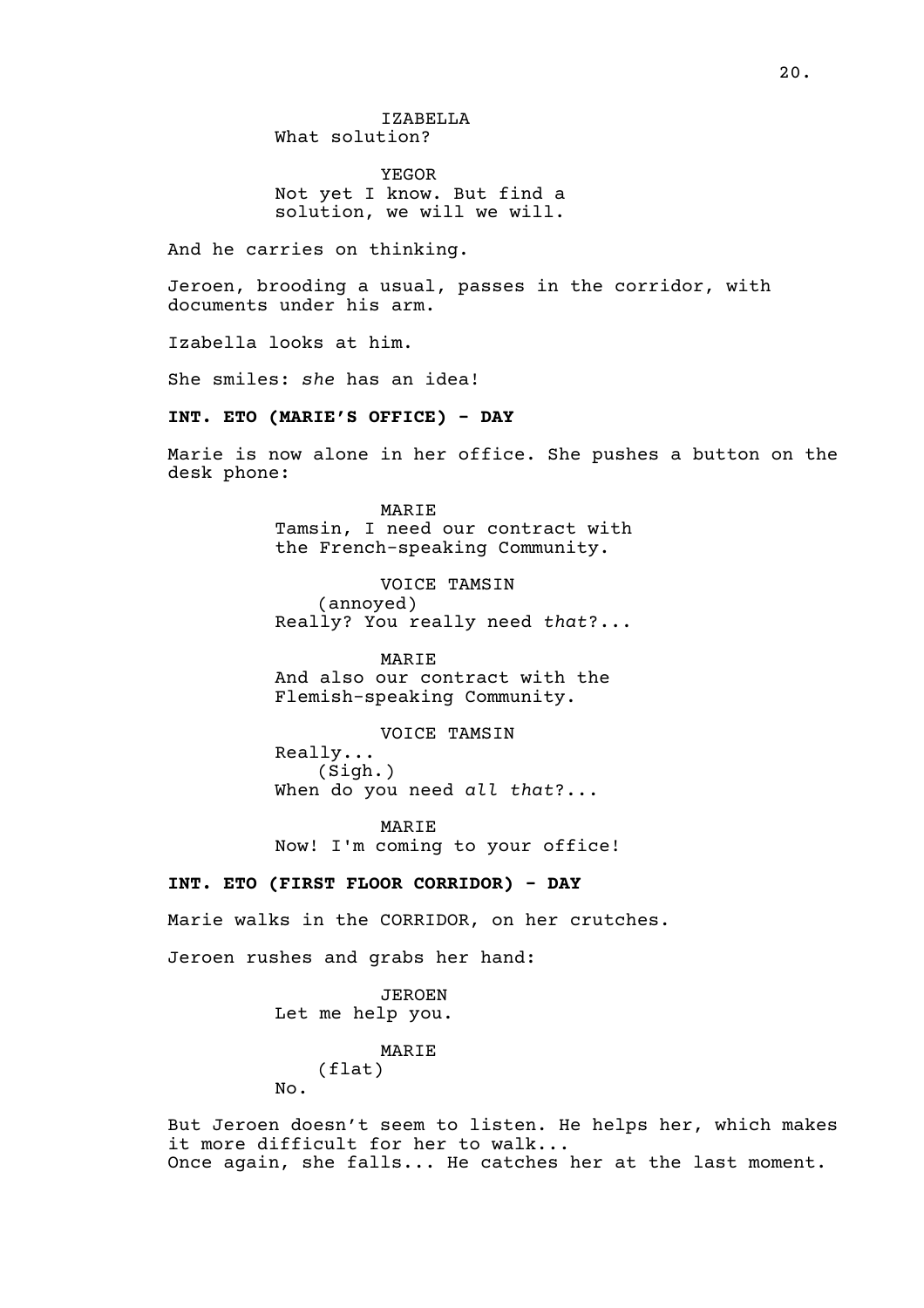#### **INT. ETO (TAMSIN'S OFFICE) - DAY**

Marie enters Tamsin's small, disheveled and messy office.

Tamsin is lying back in her chair, her feet on her desk, reading a glossy fashion magazine.

Marie looks at her, angrily.

### TAMSIN

(without averting her gaze from the magazine) The contract with the Frenchspeaking Community is on my desk. Left side. Red binder.

MARIE And the contract with the Flemish-speak--?

#### TAMSIN

Under the French-speaking one. Red binder. I also put our contract with the German-speaking Community, if you need it. Black binder.

#### MARIE

We have a contract with the *German-speaking* Community of Belgium?

#### TAMSIN

Why make things simple when you can make them *really* complicated? Welcome to Belgium...

# **INT. ETO (FIRST FLOOR CORRIDOR) - DAY**

Marie gets out of Tamsin's office.

Jeroen is standing there, very serious.

MARIE What are you doing here?

JEROEN I was waiting for you.

MARIE Don't help me.

JEROEN But you need--

MARIE It's easier for me to walk without any help!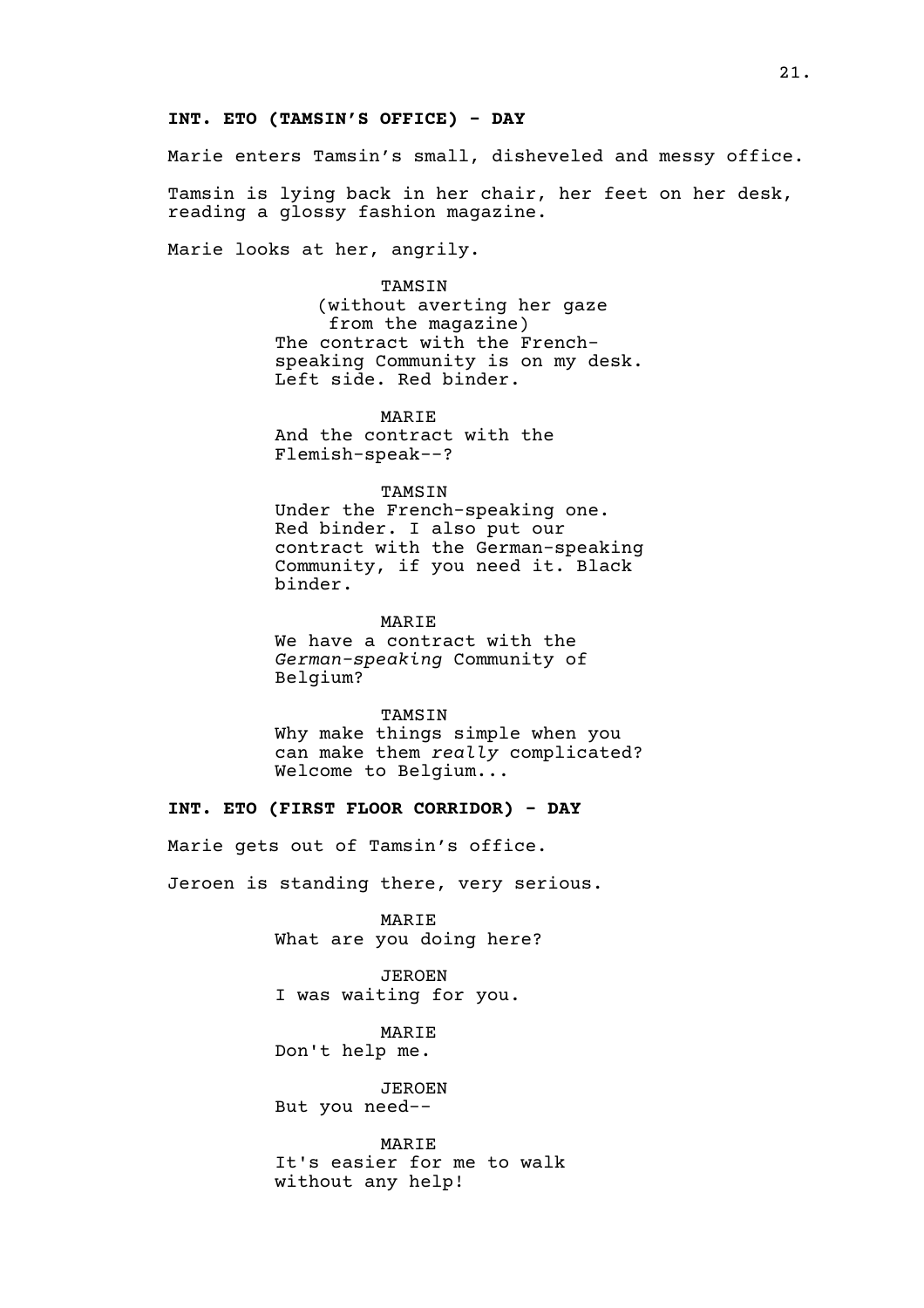LATER: Again, Jeroen is helping Marie. Again, it's making her walk more difficult. Again, he makes her fall and has to catch her.

### **INT. ETO (MARIE'S OFFICE) - DAY**

Seated behind her desk, Marie is reading the contracts.

She has a wicked smile.

**EXT. STREET ETO - DAY**

In the street of the theater: leaning on her crutches, Marie gets into a cab.

**EXT. BIG AVENUE - DAY**

A marble sign, on a building, in (subtitled) Flemish:

FLEMISH COMMUNITY

### **INT. FLEMISH COMMUNITY BUILDING (OFFICE) - DAY**

Marie enters a small and very nice office.

MARIE Mrs. Derijke?

Behind her desk, Mrs. DERIJKE, a young woman with huge glass stops.

> MARIE I am Marie, from ETO.

MRS. DERIJKE Yes, Marie, Marie! How is your leg?

MARIE Still cast -- I have a question. About the contract, that ETO has signed with your ministry--

MRS. DERIJKE Oh, you're the second person to ask me about it, this week! My French-speaking counterpart--

MARIE

Nathalie?

MRS. DERIJKE Yes, that's it, Nathalie. She also had a few questions about it.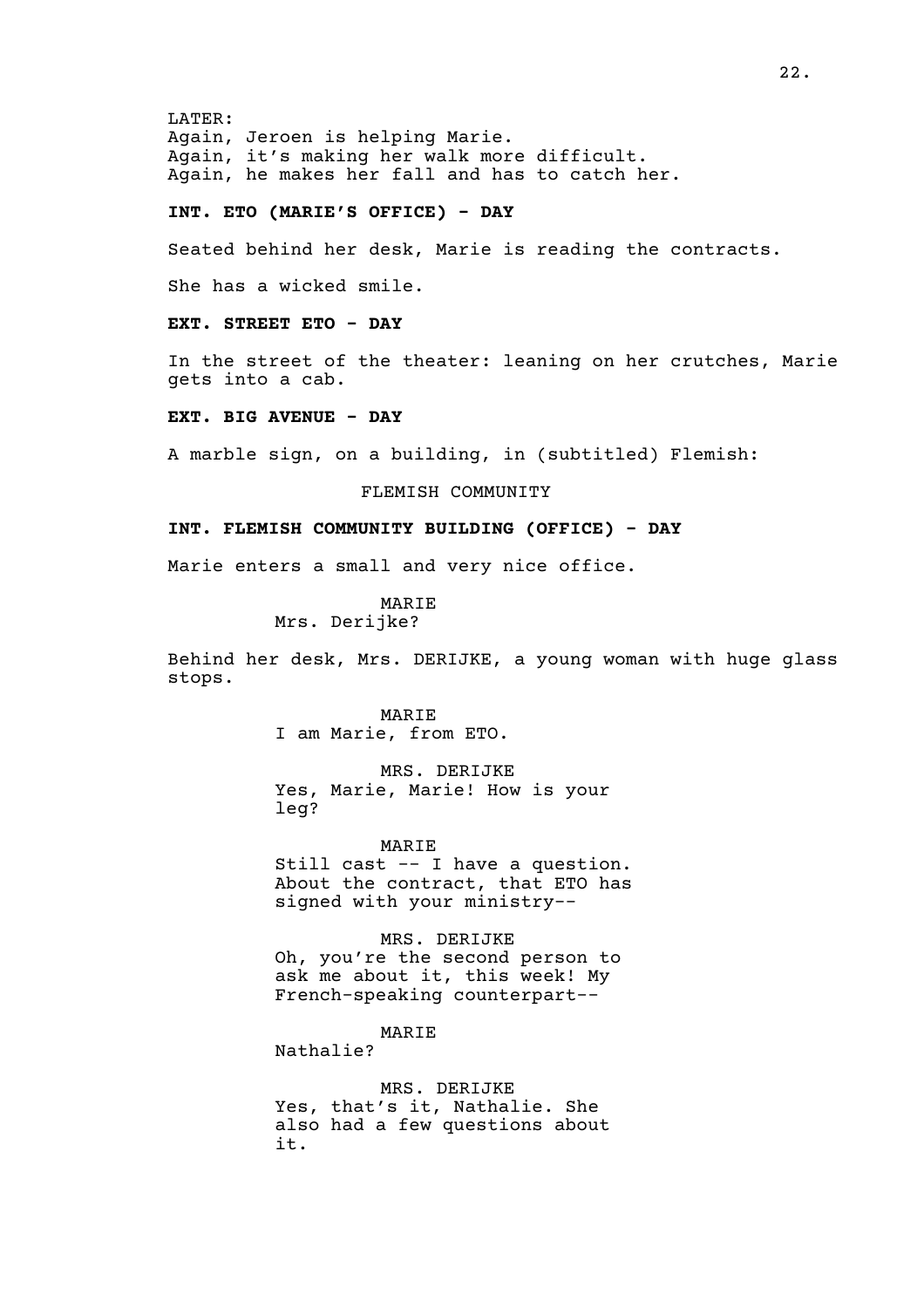MARIE (sardonic) Did she now?...

Mrs. Derijke leans towards her, with an hush voice:

MRS. DERIJKE The word is, they are trying to cut budgets, over there.

### MARIE

Are they now?

### **INT. RESTAURANT - DAY**

A crowded hipster restaurant.

Marie, on her crutches, approaches the table where her wife, Joanna, is sitting.

Joanna stands up to help her...

MARIE (harsh) Don't.

JOANNA

 $But--$ 

### MARIE

No.

JOANNA (vexed but hiding it) As you wish.

Joanna sits down.

Marie sits in front of her. Wicked smile:

**MARTE** I think I have found a way to trap Violette. A way to get rid of my boss and *become* the boss.

She giggles.

## **INT. ETO (CONFERENCE ROOM) - DAY**

Marie, Violette (the Belgian boss of ETO), Tamsin (the English secretary), and Nicole (the Italian transgender accountant) are seated around the big table of the meeting room. Coffee cups, biscuits.

MARIE

... (A SUIVRE)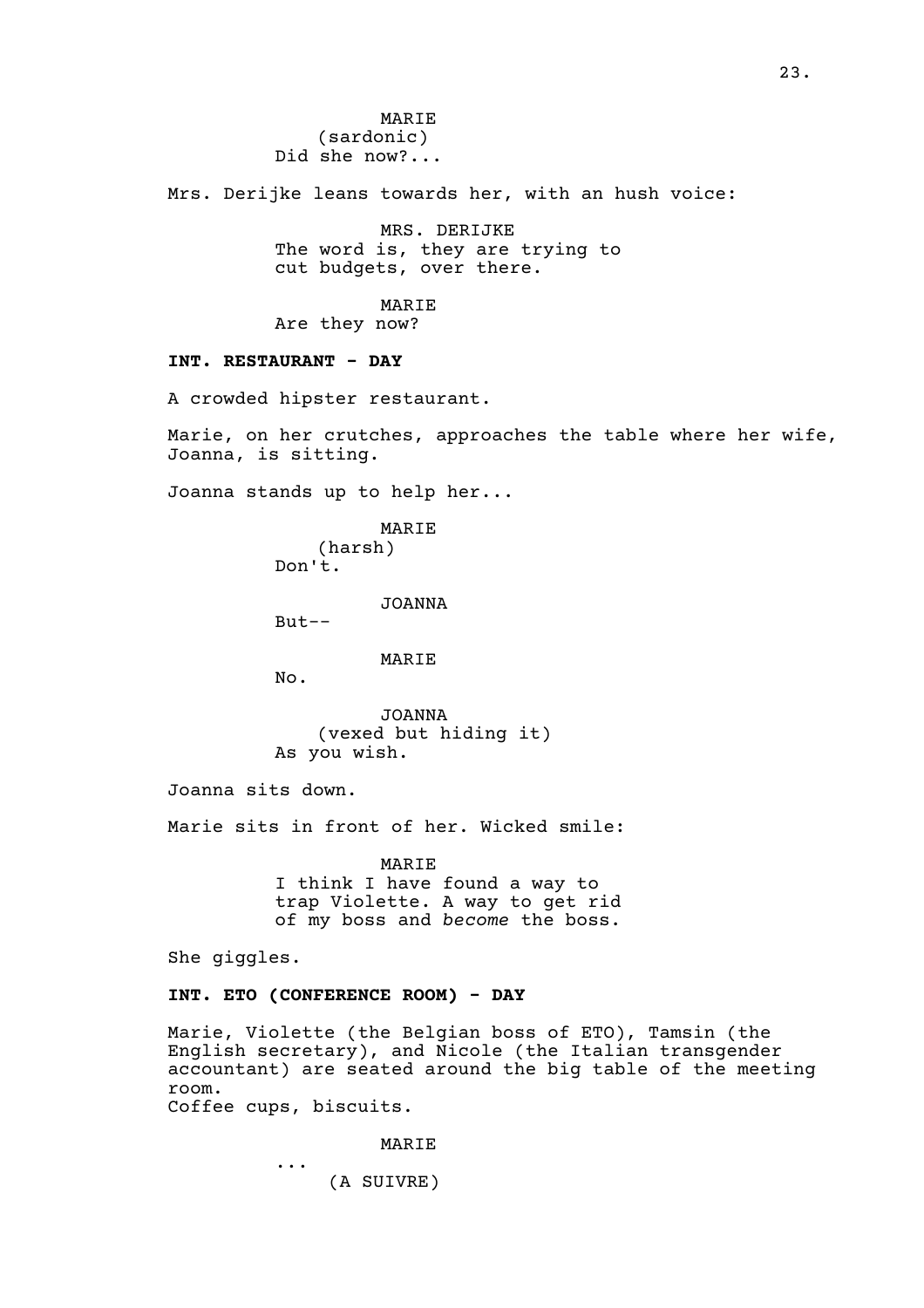### MARIE (SUITE)

In the contract that we have with the French-speaking Community, it is stipulated that we *have to* produce *one* show every year. We *have* to put *money* in this production.

#### VIOLETTE

It's September. We have plenty of time to put *something* in production. What kind of show it has to be?

#### MARIE

They don't specify -- that's *not* our main problem: in the contract that we have with the *Flemish*speaking Community, it is stipulated that we *can't* put money in a show. Strictly forbidden.

Violette shakes her head, a bit worried.

VIOLETTE Who worked on those contracts, with the two communities?

MARIE *Three*. We also have a contract with the German-speaking ones, but that's a very short contract, nothing binding... *I* worked on all three contracts. (gentle:) But *you* signed them. It's *your* responsibility.

Briefly: Violette looks at Marie with a blank stare.

VIOLETTE So we *have to* produce a show and we *can't* produce a show, at the same time?

MARIE (big smile) Exactly.

Nicole nods seriously.

NICOLE It's a bit of a Schrodinger's cat.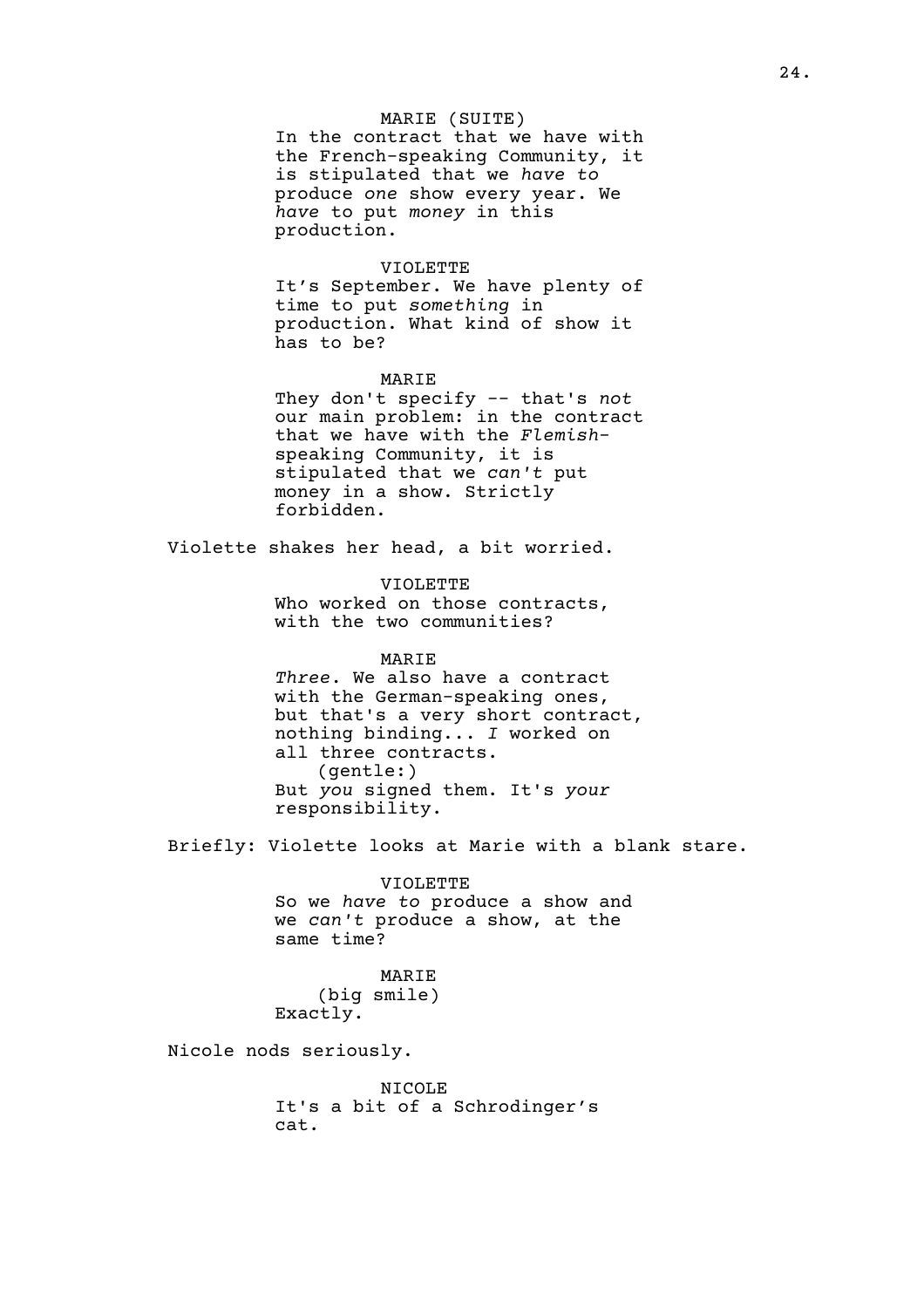TAMSIN (suddenly panics) Who's that Schrodinger? Where is the cat?

NICOLE (dead serious) The cat is in a box.

TAMSIN What box? I'm allergic to cats!

NICOLE It's a metaphor...

TAMSIN I'm allergic to metaphors!

NICOLE

...An oversimplified and, I suppose, a false metaphor - for quantum physics. Quantum physics could be seen as a box where a cat is at the same alive and dead.

TAMSIN Even a cat can't be at the same time dead and alive.

NICOLE In quantum physics, yes. While the box is closed, the cat is in those two states at the same time.

TAMSIN Strange cat.

NICOLE (dead serious) Cats *are* strange.

## **INT. ETO (CORRIDOR FIRST FLOOR) - DAY**

Nicole (the Italian accountant) and Violette (ETO's boss) walk together. Violette is thinking deeply. Nicole looks at her.

> NICOLE (low voice) The contracts. Marie did it on purpose.

VIOLETTE No, she didn't.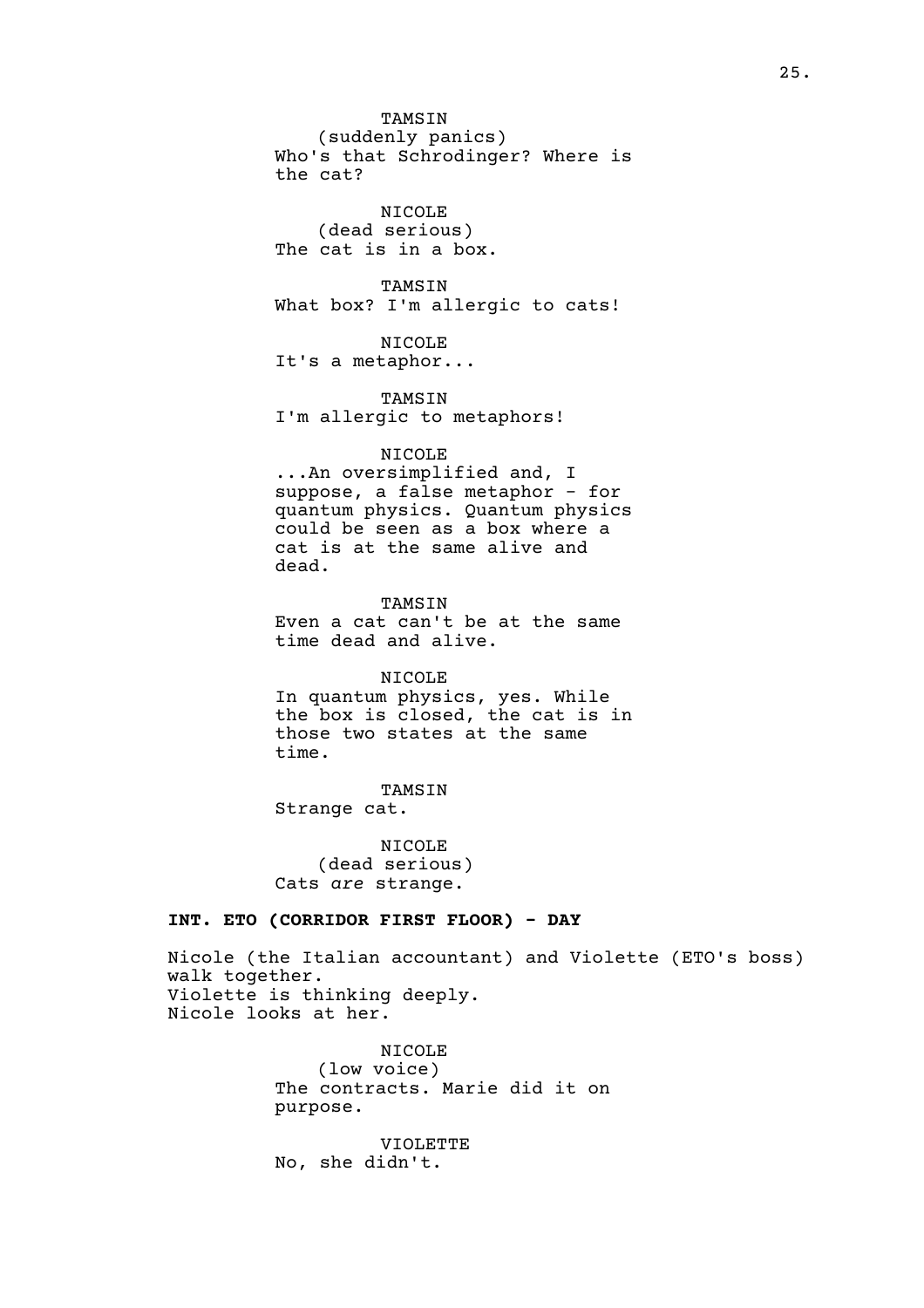NICOLE You should fire her.

VIOLETTE (laughing) I don't have the authority to fire her. And she's very good at her job.

NICOLE So good that she screws up the contracts...

VIOLETTE They are very complicated contracts.

NICOLE You know that she wants to be *vizir à la place du vizir*?

Violette doesn't seem at all worried by *that*:

VIOLETTE (little smile) Does she?

NICOLE She thinks that she would be a better artistic director than you!

VIOLETTE She would be. She's bright, she has all those degrees, she--

NICOLE She doesn't know theater! She doesn't *understand* theater!

The Ghost André appears and points at Nicole:

GHOST ANDRÉ (terrible French accent) *She* doesn't understand theater. She doesn't see us...

NICOLE (angry) Yes, I see you!

GHOST ANDRÉ Oh. Sorry.

NICOLE I *love* theater! I've given all my life, to theater! Theater is important! It's the most, the most, the most...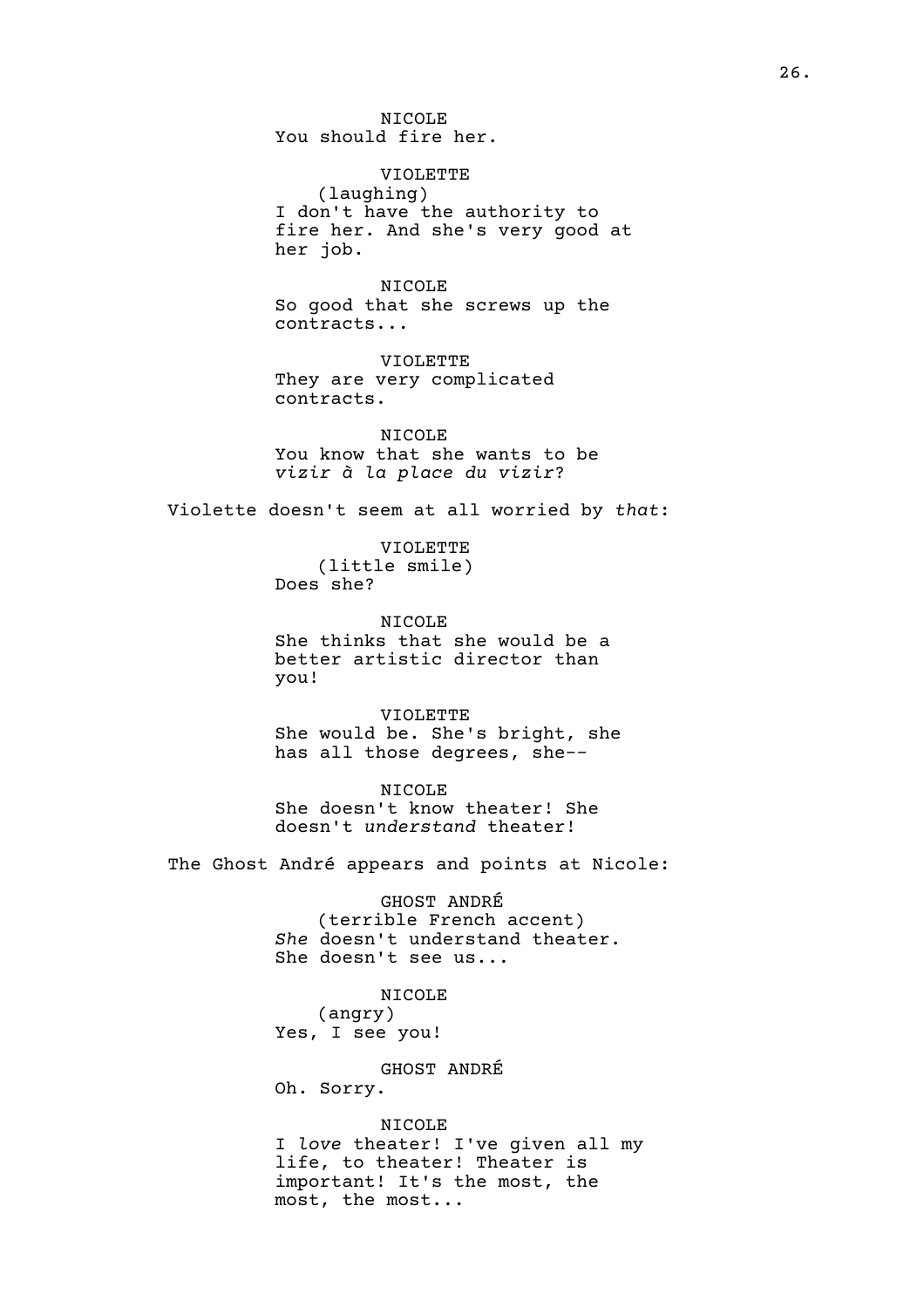And she gets so angry that she carries on giving a passionate speech on the beauties of theater, but in Italian...

Even if we don't speak Italian, we understand a few words : "Fascisto", "Mussolini", "Tortillini" - Violette reacts: *Tortellini*?...

In the middle of a sentence, Nicole notices that the Ghost André has disappeared. She turns back to Violette:

> NICOLE We may lose at least 17 percent of our budget, with this problem! The board would fire you for that!

VIOLETTE (smiling) We'll find a solution. We always  $d--$ 

Suddenly, Violette stops. Nicole stops a step after her.

Violette is looking at the floor.

VIOLETTE Your cat story... Shlobinber's cat.

NICOLE *Schrodinger's* cat?

Violette looks back at Nicole with a smile:

VIOLETTE We don't open the box. We keep it closed.

NICOLE How could we do that?

VIOLETTE I have only one word: Greek tragedy.

NICOLE That's two words.

Violette thinks about it. She nods, dead serious:

VIOLETTE In Greek, it's only one word: tragedy. It's like Chinese Food. In China, it's just called "food".

The two woma nod, dead serious.

**ACT 3**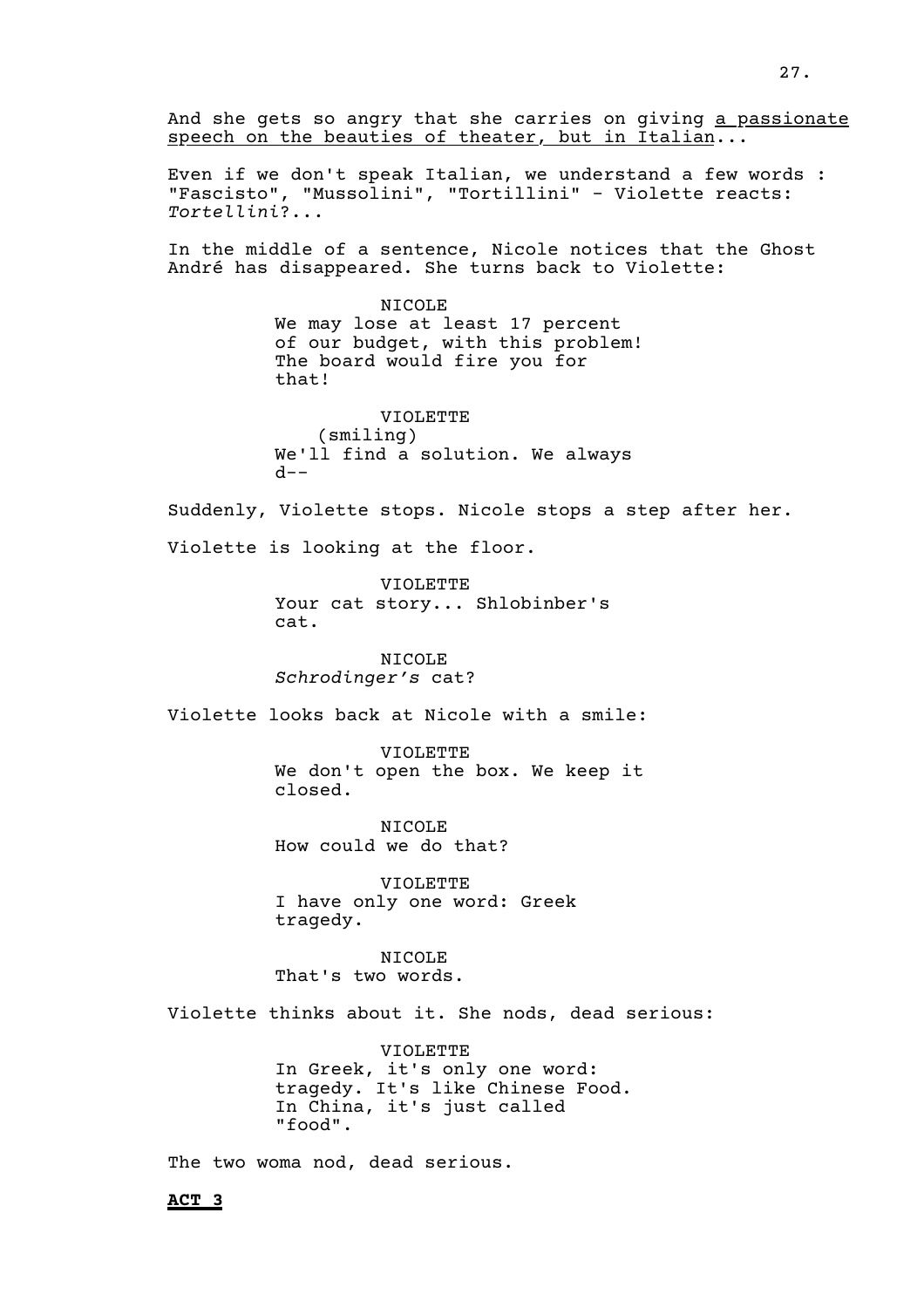#### **INT. ETO (LOBBY) - NIGHT**

It's a Premiere night: FULL OF ELEGANT PEOPLE, most of them intellectuals, middleclass, middle-aged and old. A few younger people, but not many of them. Discussions, in French, English, Flemish and every European language.

Like everybody, Nicole (the Italian accountant) is elegantly dressed. She is looking for somebody. Worried.

She takes out her phone.

**INT. / EXT. VIOLETTE'S CAR / ADMINISTRATIVE BUILDINGS STREET - NIGHT**

Violette (ETO's boss) has fallen asleep in her car. A light snore. She's also dressed more elegantly than usual.

Her car is parked in a street of office buildings.

Violette's phone rings.

Violette wakes up suddenly. She answers.

VIOLETTE *Allô?*... Yes, I know that there is a Premiere, but first I have to-- he's here, I have to go!

She hangs up the phone. She gets out of the car.

From inside the car, we see her running to the opposite pavement : A FEW EMPLOYEES are getting out of a building. Among them, the Greek Director (here in a work suit and a coat).

Violette talks to him. He seems surprised.

We approach them:

The Greek Director suddenly smiles:

GREEK DIRECTOR ...You're accepting *our* little Greek tragedy in *your* theater?

VIOLETTE Better than that: we are *producing* it.

The Greek Director looks at her, seemingly terrified. Suddenly, he is in tears. He falls in her arms.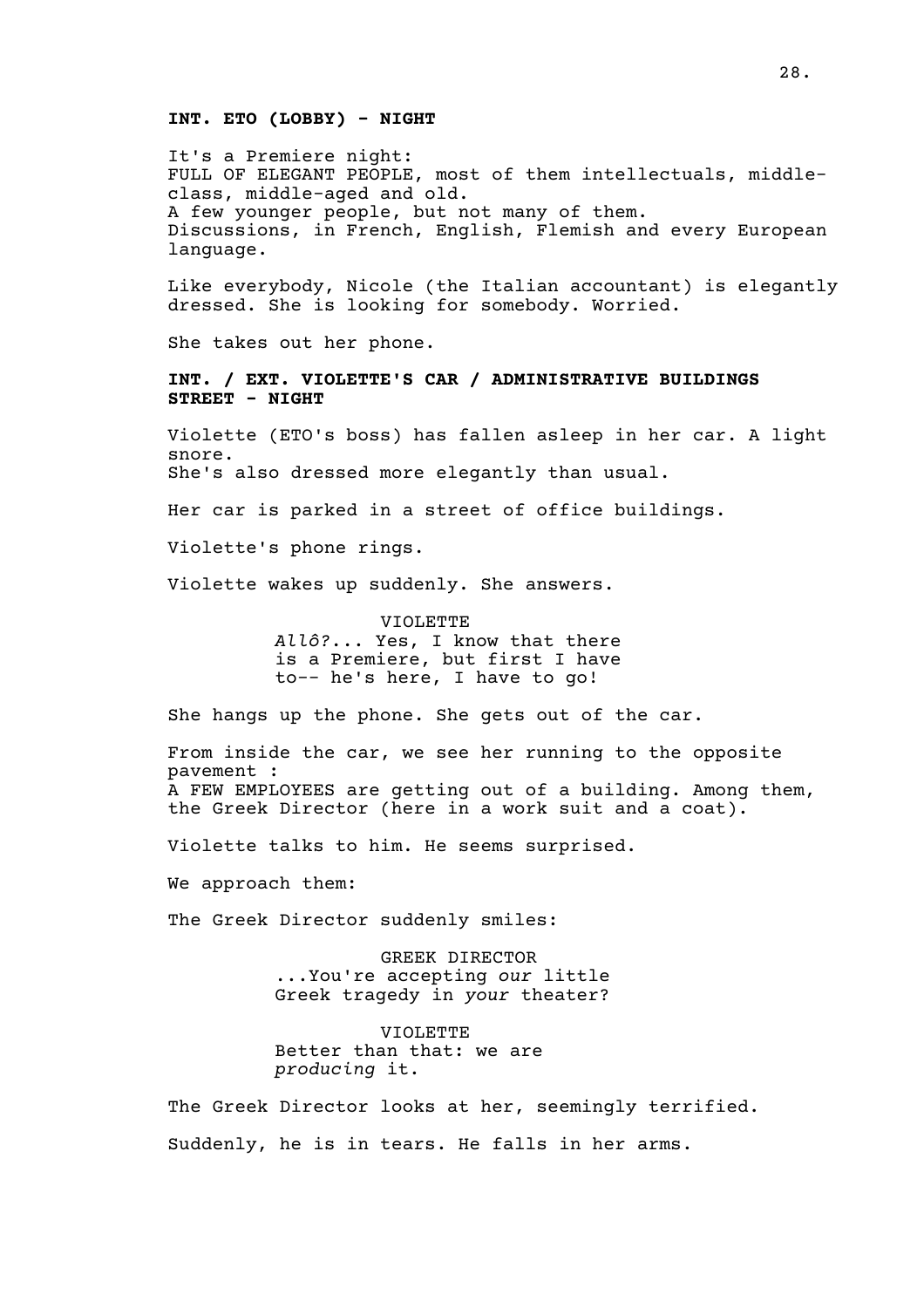She has to pat his back and comfort him.

GREEK DIRECTOR Thank you so much!...

VIOLETTE Hum... My pleasure?

Suddenly, he recites a very sad monologue of Aeschylus's "Agamemnon", in ancient Greek...

Then falls back on Violette's shoulder.

She pats him again on the back.

**INT. ETO (LOBBY) - NIGHT**

Back at the premiere: We follow Izabella who walks through the crowd. She looks at the People...

She spots TWO OLD POLISH LADIES, very elegant, talking to each other in Polish.

> IZABELLA (subtitled Polish) *Hello Helena, hello Magda.*

POLISH LADY 1 *Oh, hello! How have you been?*

IZABELLA *Great, great... I was thinking... Wouldn't you like to see the performance in our special VIP area?*

POLISH LADY 1 *You have a VIP area?*

From the other side of the lobby, Tamsin looks at Izabella talking to the two Polish ladies. She's angry.

The two Polish Ladies seem to agree. They follow Izabella, who leads them to the back of the lobby.

We follow the three women until they pass in front of Violette. We stay on her:

Violette is standing alone, in a corner. She's exhausted. She's fighting the urge to fall asleep.

Mrs. Derijke, from the Flemish Community, approaches her:

MRS. DERIJKE (Flemish with subtitles) *So, I've heard that you're* producing *a show?*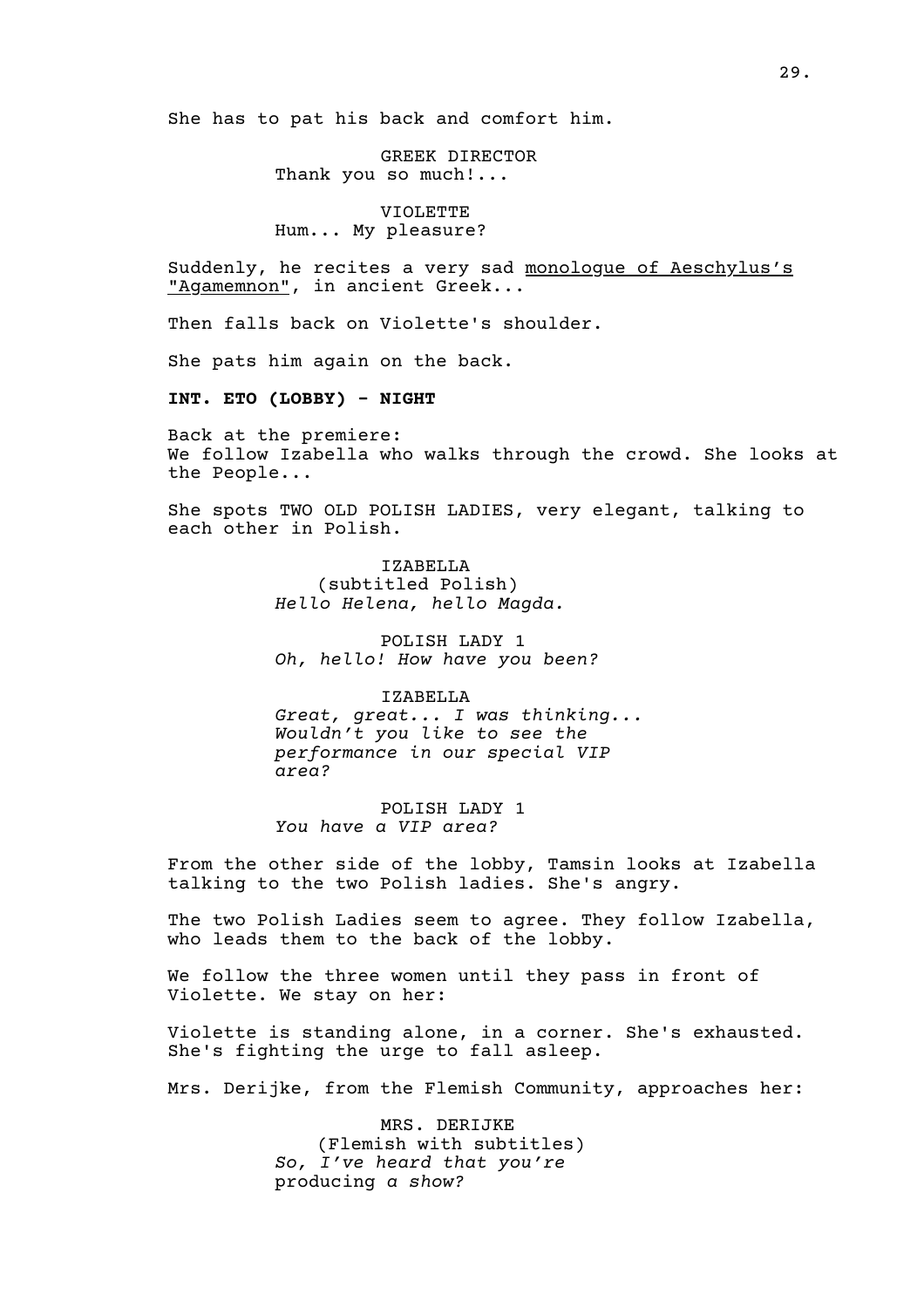VIOLETTE *Yes, we do -- but we don't put money in it. It's just facilities and technical material - normally, I should send you the budget. But in this case...*

She shakes her head very seriously.

MRS. DERIJKE *In this case what?*

VIOLETTE *I'm sorry, but it's... Top secret.*

Mrs. Derijke is surprised!

MRS. DERIJKE *Top secret? Really top secret?*

VIOLETTE (dead serious) *It is secret. It is top. It is top secret.*

# **INT. ETO (TECHNICAL BOOTH) - NIGHT**

Izabella brings the two old Polish Ladies in the technical booth...

Where there are already FIVE OTHER OLD LADIES: crammed in the corner of the already small place, seated on folding chairs. But they all have a cup of champagne and seem very happy being there.

(Claudia and Yegor are doing all the technical tasks necessary for the beginning of the show. They have to get around the seated ladies, but it doesn't seem to bother them.)

> POLISH LADY 1 (outraged) *This is the VIP area? It's just -- oh, hello...*

She has suddenly shifted gears and smiles (as does the second Polish Lady):

In the corner, stands a very dashing Jeroen. He's wearing a tuxedo. He has a bottle of champagne in his left hand and a big platter with snacks on his right. He's a bit gloomy, which hightens his beauty.

> JEROEN (endearing melancholia:) Champagne?

The Polish Ladies sit on the folded chair.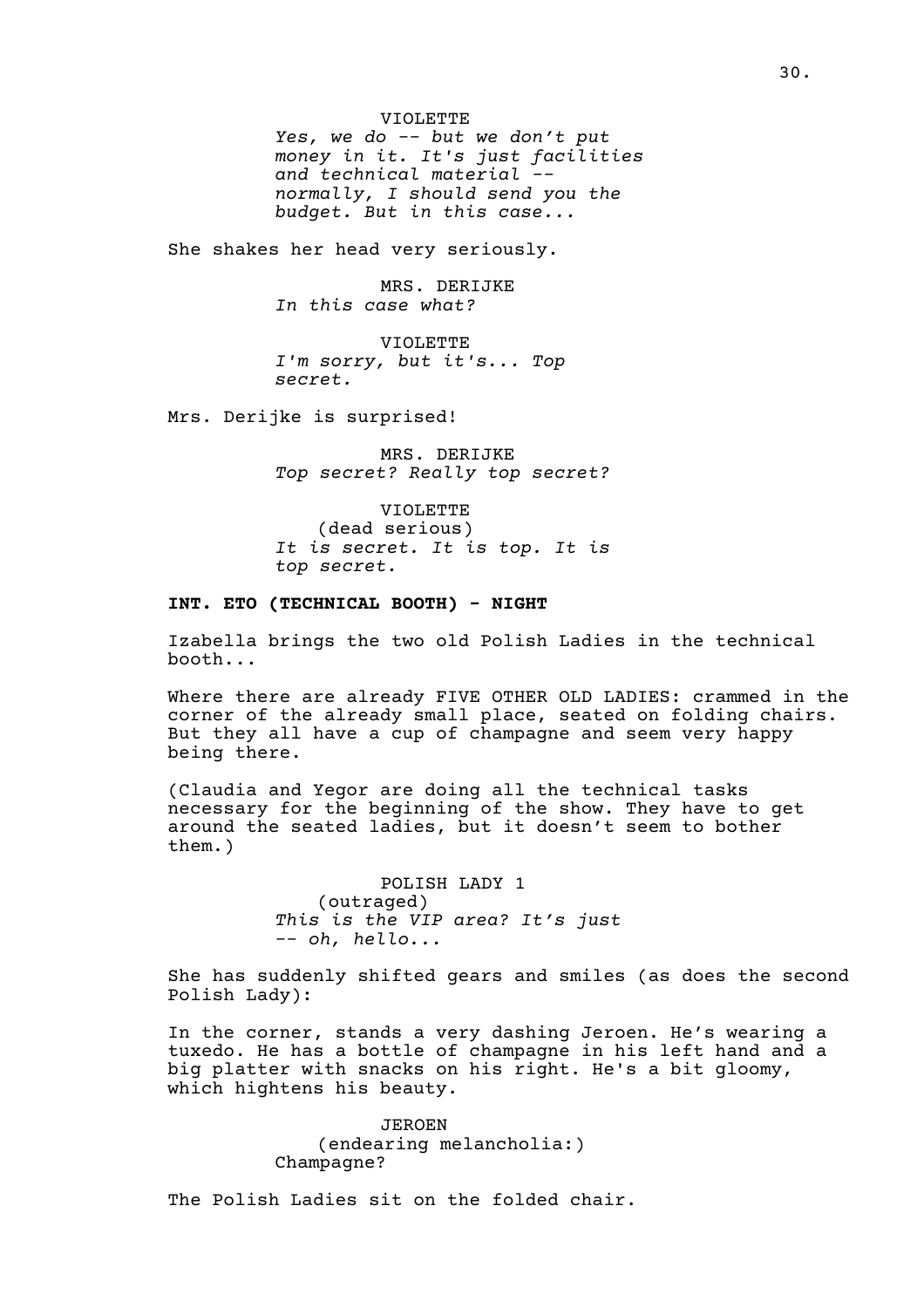He pours them champagne.

JEROEN Do you want a snack? We only have Polish snacks...

POLISH LADY 1 (flirtly:) We are Polish snacks ourselves...

Jeroen doesn't seem to understand the double entendre:

JEROEN (very fast) Paczkis? Oscypek? Kielbasa?

The women don't answer. They keep on smiling to him.

## **INT. ETO (LOBBY) - NIGHT**

Back in the lobby, in the crowd:

Violette (ETO's boss) is talking to Nathalie (the employee of the French-speaking Community).

#### NATHALIE

(subtitled French) *...You'll send us the budgets? So we can close the file?*

#### VIOLETTE

(shakes her head) *I can't send them. There are... Security issues.*

#### NATHALIE

...

# VIOLETTE *Some of the peoples involved in this show are covered by... I can't say much more. We could be prosecuted, just talking about it...*

NATHALIE *You're joking*?

# VIOLETTE

*I wish I was...*

NATHALIE

*But--*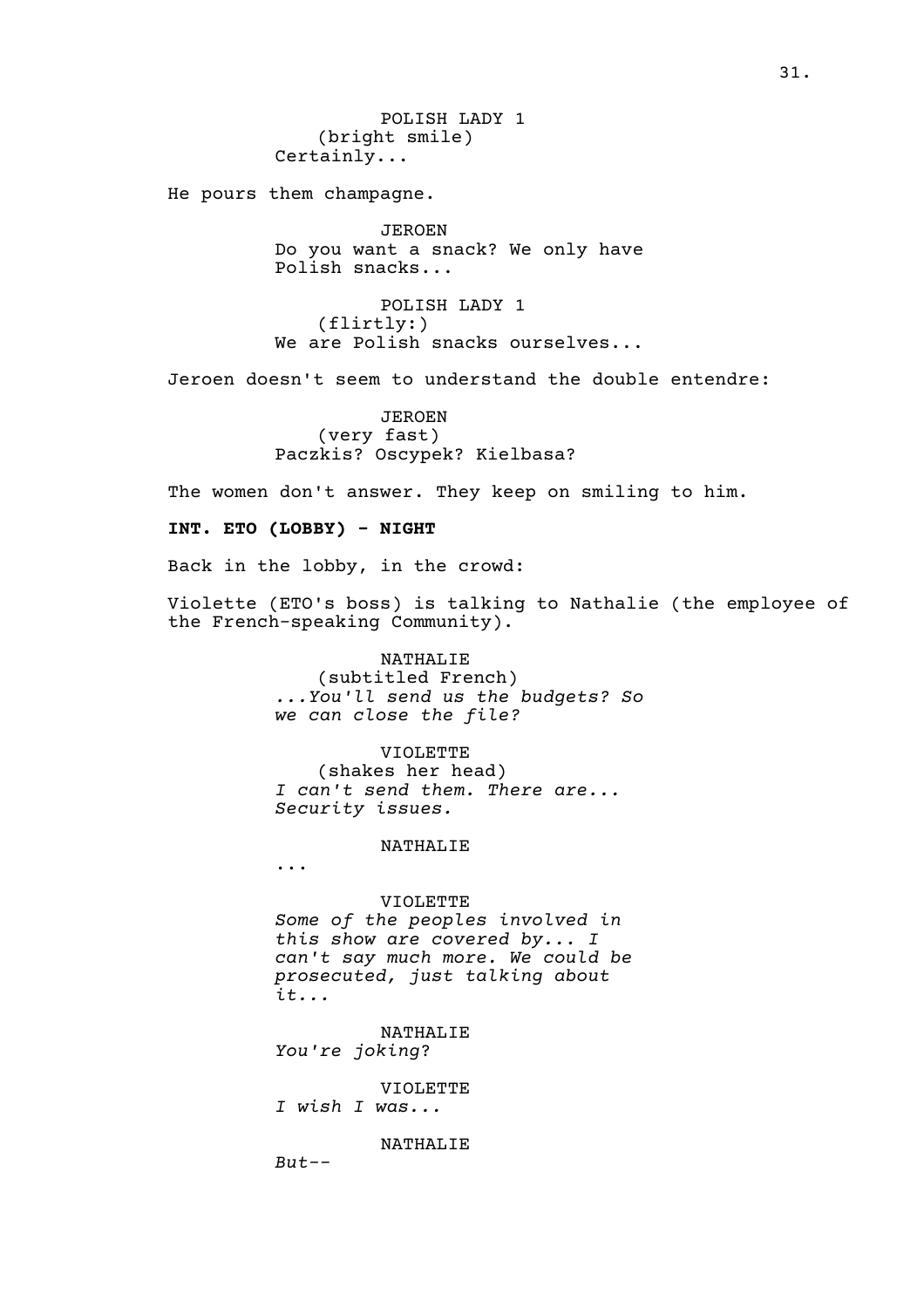VIOLETTE *Somebody could hear us. We might be taped.*

#### NATHALIE *You think so?*

Violette nods gravely.

Seen from the other side of the lobby:

Violette and Nathalie carry on discussing, gravely.

It's Marie who's looking at them. She's elegant, as is Joanna, who stands at her side.

Nathalie nods a few times, then leaves Violette politely.

Violette turns to Marie. Bright smile.

She walks to Marie.

VIOLETTE (low voice) I've sealed the box. The cat is now dead *and* alive.

MARIE They bought it?

Violette nods with a smile.

MARIE They are *really* afraid to be prosecuted?

Violette shakes her head.

VIOLETTE No, that's not what did the trick... But for a brief moment, their lives are a bit like a spy novel. A hinge of James Bond in their Courteline's life. Nobody can resist to *that*.

She smiles.

Marie nods seriously. Joanna tries hard to hide her anger.

> VIOLETTE I wanted to thank you.

> > MARIE

What for?

VIOLETTE For everything.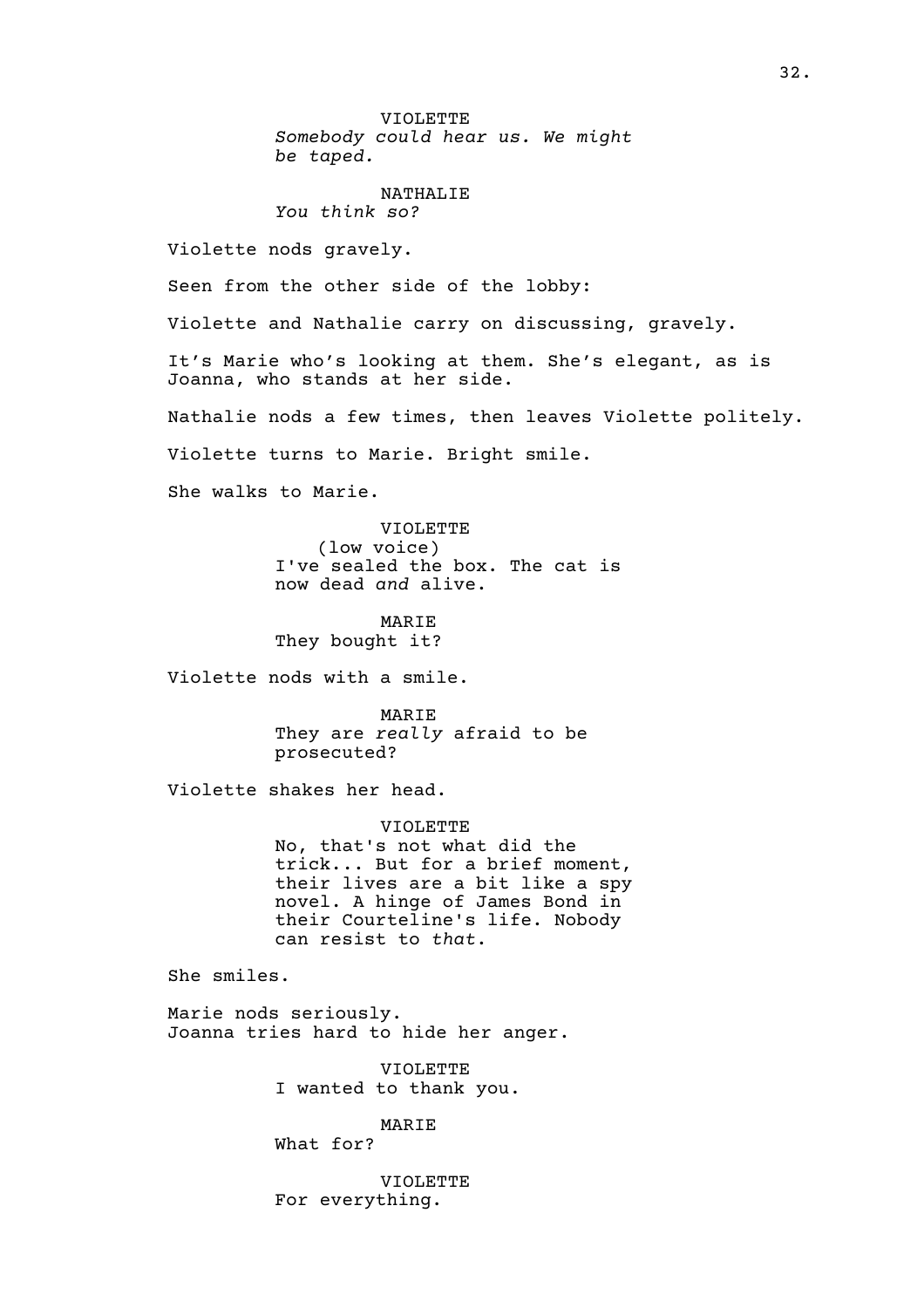She hugs Marie, for a long moment. Then she walks away.

Joanna and Marie look at her walking away.

JOANNA (whispers with a fake smile) She played you.

MARIE (also fake smile) And she didn't even do it on purpose.

JOANNA Stop defending her.

MARIE I'm not. I will crush this talented intelligent oblivious bitch.

### **INT. ETO (THEATER) - NIGHT**

The play is about to begin. People are seated, chatting a bit.

The stage is in darkness.

The light dims on the spectators.

TAMSIN'S RECORDED VOICE Welcome in the European theater Organization, for the Premiere, in Brussels, of *Ritter, Dene, Voss* from Thomas Bernhard, by the Student-ensemble Theater of Dubrovnik. We will kindly ask you to switch off your phones and remind you that taking pictures, filming or reciting the text of the play *before* the actors, is strictly forbidden. Thank you and have a good evening.

VIOLETTE'S RECORDED VOICE (in French, without subtitles) *Bienvenue à l'ETO, pour la première, à Bruxelles, de* "Déjeuner chez Wittgenstein" *de Thomas Bernhard, par le...*

FADE TO BLACK.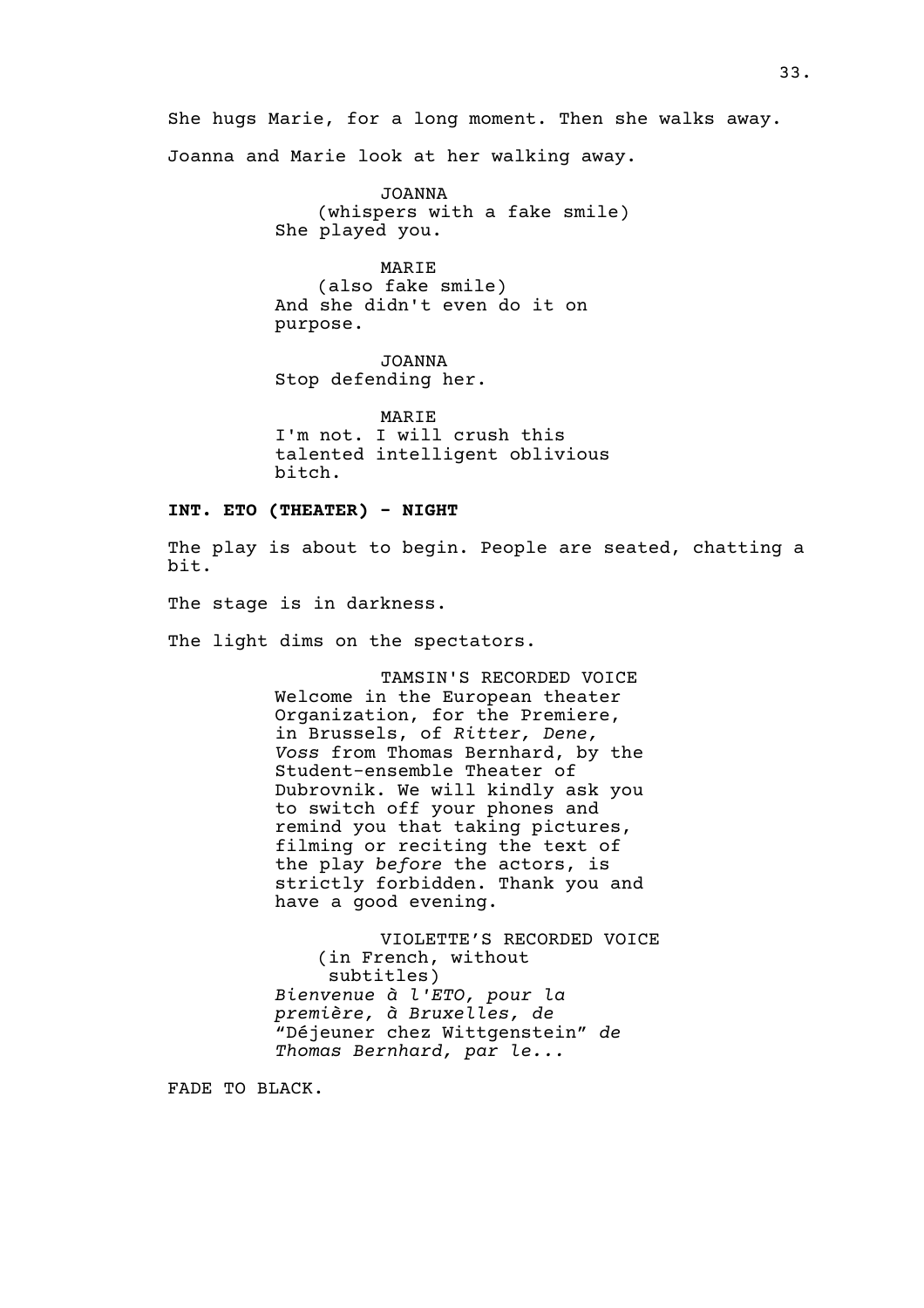#### **INT. TAMSIN'S APPARTMENT - NIGHT**

Tamsin lets herself fall in an old armchair. She seems utterly sad.

We see her tiny apartment:

Photographs of Jeroen all over the place.

More than a hundred photographs of him... Most of them have been taken on the fly, without him knowing it.

**INT. MARIE AND JOANNA'S APARTMENT (BEDROOM) - NIGHT** 

Joanna is sound asleep.

But next to her, Marie is wide awake.

She looks at the ceiling. Furious.

**INT. CAFE - NIGHT**

Jeroen is in one of the few remaining all-night cafes of Brussels. A lot of noise, a lot of PEOPLE, some drunk.

But Jeroen is oblivious to all that. He's seated alone, at the remotest table, and he's writing with a pencil on a pad.

He writes, writes, writes. He's in the zone.

**INT. ETO - NIGHT**

Two in the morning. Silence. Nobody in the building. Even not the ghosts.

The empty lobby. The corridors. Tamsin's office. The stage. On the second floor corridor, on a wall:

Three glossy old black and white photographs, lit by faint overhead lights:

It's photographs of Arthur, Armand et Annabelle, the three ghosts. Very classy headshots.

Under each of them, a (subtitled) line in French, with for each of them their name, a date in the nineteen-seventies, and a sentence: *Mort sur la scène du Théâtre de Bruxelles* (Dead on the stage of the Théâtre de Bruxelles).

#### **INT. VIOLETTE'S SMALL APARTMENT - NIGHT**

Violette is now wearing thick cotton pajamas. She drags herself to her bed. She lets herself fall in it.

She switches the nightstand lamp off.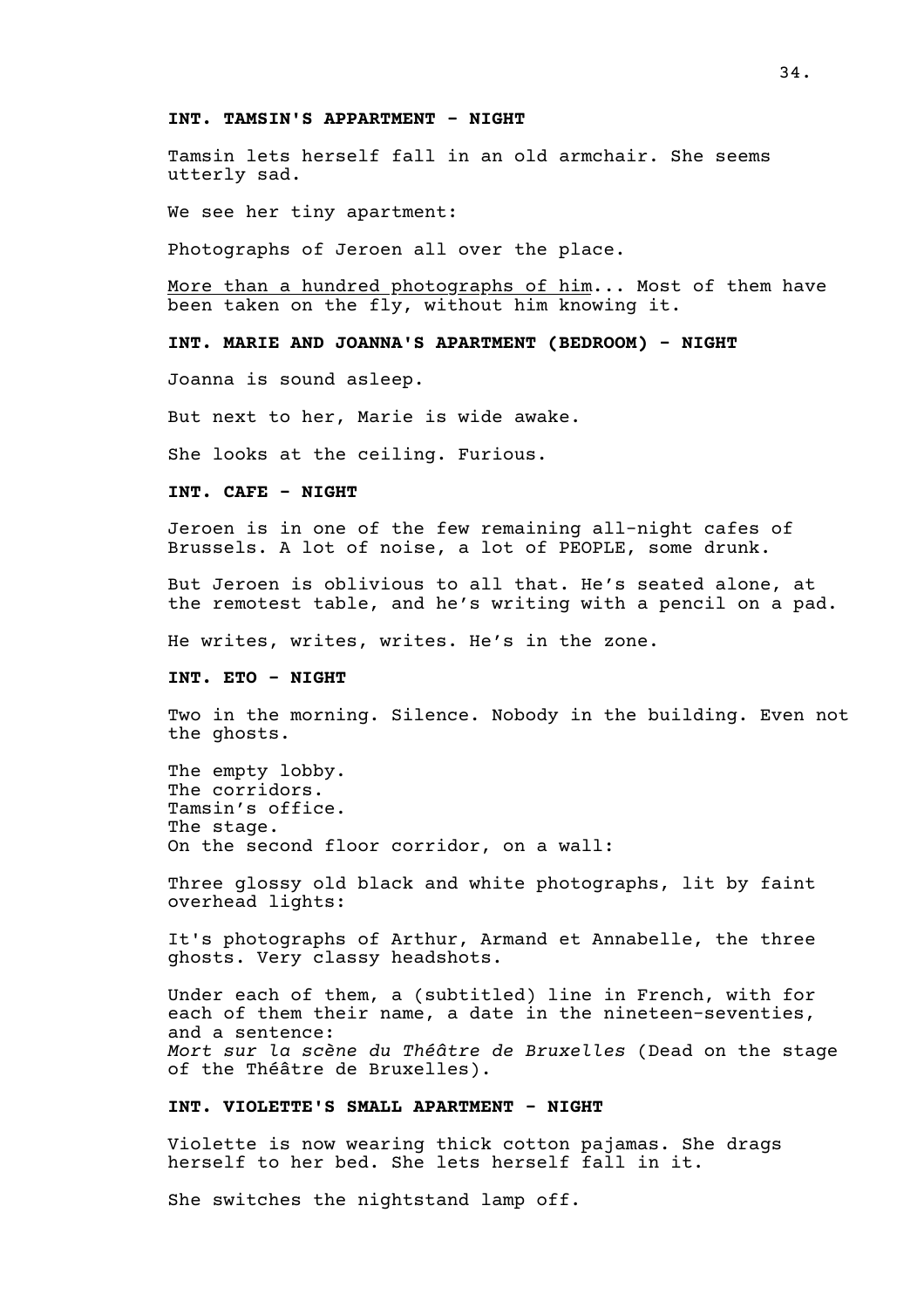BLACK.

We hear her go under the covers. The soft sound of Violette's breath... She's so tired that it took her only a second to fall asleep...

PHONE RING!

VIOLETTE'S VOICE (calmly) *Putain de merde à roulettes*.

She switches on the light. She takes her Phone. She looks at it. She sighs. A long exhausted sigh...

# **TAG**

# **INT. ILELLE CAFÉ - NIGHT**

On the bar, Gregory and Violette are lip-synching and dancing with enthusiasm. The (small) place is PACKED WITH PEOPLE.

A middle-age CUSTOMER is sipping a drink. He's looking at Violette, with frowned eyebrows. He stops a WAITER (in light drag).

> CUSTOMER (points at Violette: ) She's a *woman*! A real, frigging, biological, born, woman!

> > WAITER

(huge French accent) So?

CUSTOMER That's not drag!

WAITER She's a level 2 drag queen. An homage to the film "Victor. Victoria". A woman pretending to be a man pretending to be a woman.

CUSTOMER

Oh...

WAITER She's replacing Lady Tchin-Tchin, who has the flu. Lady Tchin-Tchin will be back next week. Enjoy the show.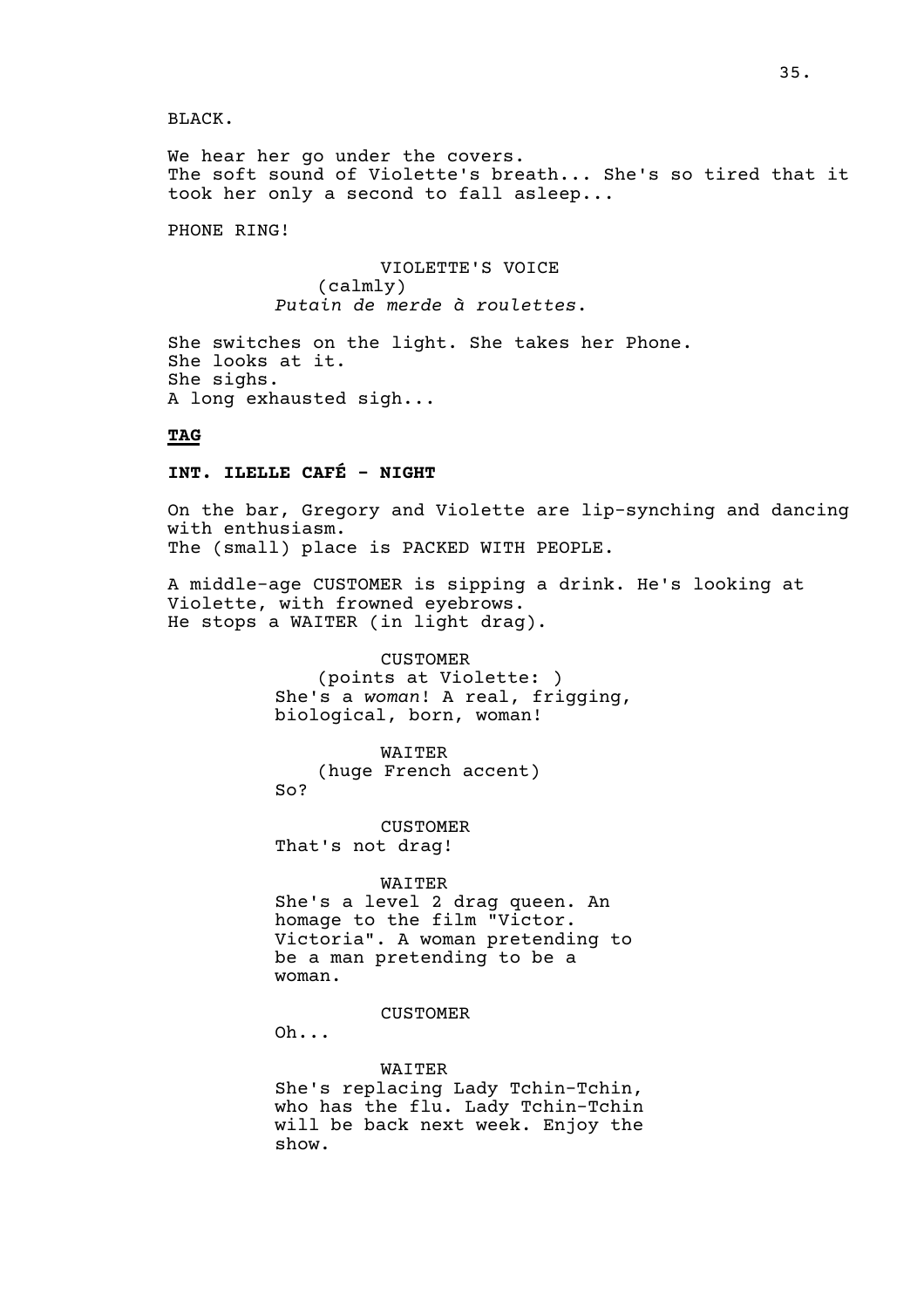The Waiter walks away.

Gregory and Violette, lip-synching and dancing. They are having the time of their lives. FADE TO BLACK.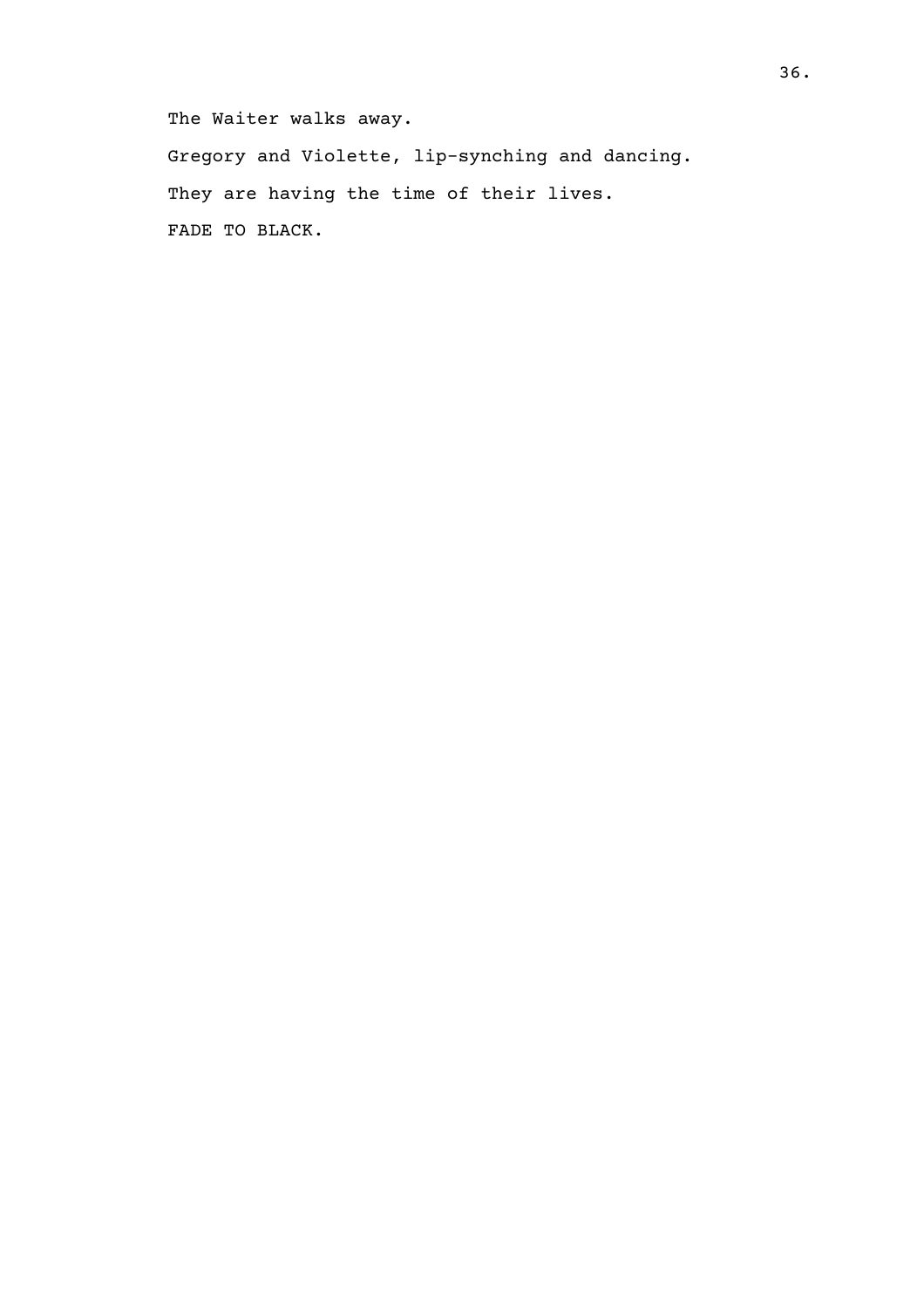#### **PREVIEW**

# VO TAMSIN Next time, on "Break a leg".

We see excerpts of (false) sequences of the next episode:

### **INT. ETO (FIRST FLOOR CORRIDOR) - DAY**

Now, it's Claudia who helps Marie walking in a corridor.

Marie grumbles angrily...

And again, she almost falls. Claudia has to catch her.

CUT TO:

#### **INT. ETO (STAGE) - DAY**

A rehearsal, on the stage:

SEVEN AMATEUR GREEK ACTORS are playing a scene of Aeschylus's Agamemnon. They are wearing their own clothes, but on their faces, tragic masks that muffle their voices. They are impossible to understand, even for those fluent in Ancient Greek.

Suddenly:

GREEK DIRECTOR (subtitled Greek) *NO! NO!*

He's in the audience, standing, furious:

GREEK DIRECTOR *You're playing the mask! And you have to let the mask play through you!*

The masked amateur actors look at each other, not sure what *that* means...

CUT TO:

### **INT. ETO (COFFEE CORNER) - DAY**

Tamsin and Nicole are again in the coffee corner.

A moody Jeroen is drinking herbal tea, a few meters from them. He's deep in his thoughts and doesn't listen to:

> TAMSIN ... A brother and a sister. They don't do it *to each other*, but they do it *together*.

NICOLE I really don't want to know.